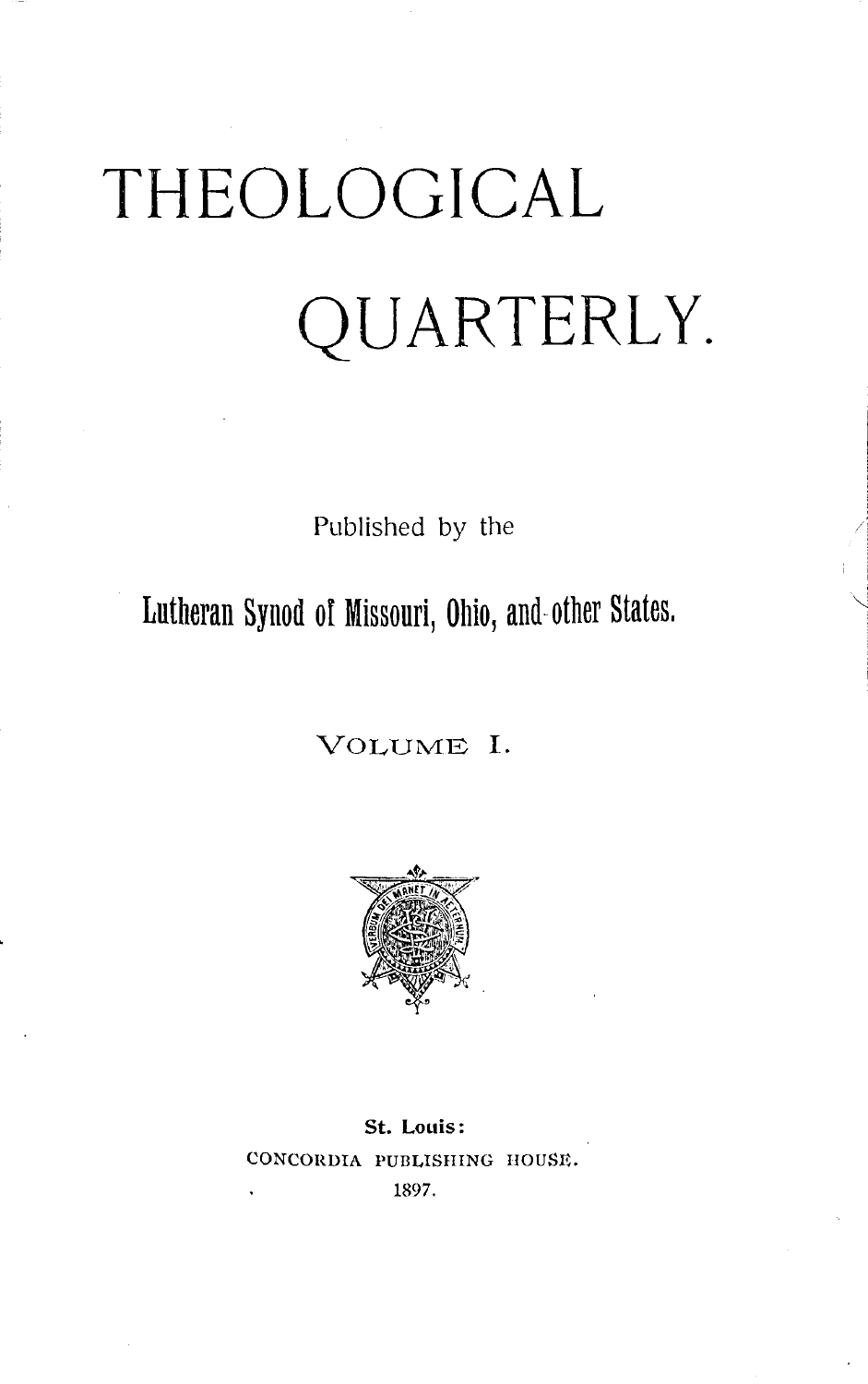# Theological Review.

The Ecumenical Councils. By William T. Du Bose, S. T. D.<sup>1</sup>) -Vol. III of "TEN EPOCHS OF CHURCH HISTORY."-New York, the Christian Literature Co. 1896. XI and 350 pp. Price to subscribers \$1.00.

This book is an object-lesson in modern theology. It "does not profess to be properly a history."<sup>2</sup>) Its ulterior purpose is that "of tracing the evolution of a process of thought."<sup>3</sup>) What the author intended was "properly an historical study of the growth and formation of the catholic doctrine of the person of Jesus Christ."<sup>4)</sup> But this process of evolution, according to our author, is not now and never will be finished; "Christology will never be complete."<sup>5</sup>) And Dr. Du Bose is himself occupied in contributing his share toward the "science" of Jesus Christ. "If we are" these are the closing words of his Preface—

"to study these questions anew we must begin by going back to the past; but we must not expect to find a completed and satisfactory solution of them in past thought, because the mind of Christendom has not yet fully thought them out. We must accept the genuine results of a former science, but we have something of our own to add to those results, as each succeeding age will have something to add to ours." p. XI.

Precisely what our author has added of his own, we have not succeeded to discover. As to the subject-matter, his work is avowedly indebted to "the great classic of

2) p. IX. 3) Ibid. 4) Ibid. 5) p. X.

<sup>1) &</sup>quot;Du Bosit, William Porcher, S. T. D. Episcopalian; b. at Winnsborough, S. C., April 11, 1836; graduated M. A. at the University of Virginia, Charlottesville, Va., 1859; and studied at the theological school, Camden, S. C., 1859-61; was rector at Winnsborough, S. C., 1865-67; at Abbeville, S. C., 1868-71; chaplain of the University of the South, Sewanee, Tenn., 1872-83; and since 1872 professor of moral science and also New-Testament exegesis in the same institution." Schaff-Herzog Encyclopaedia,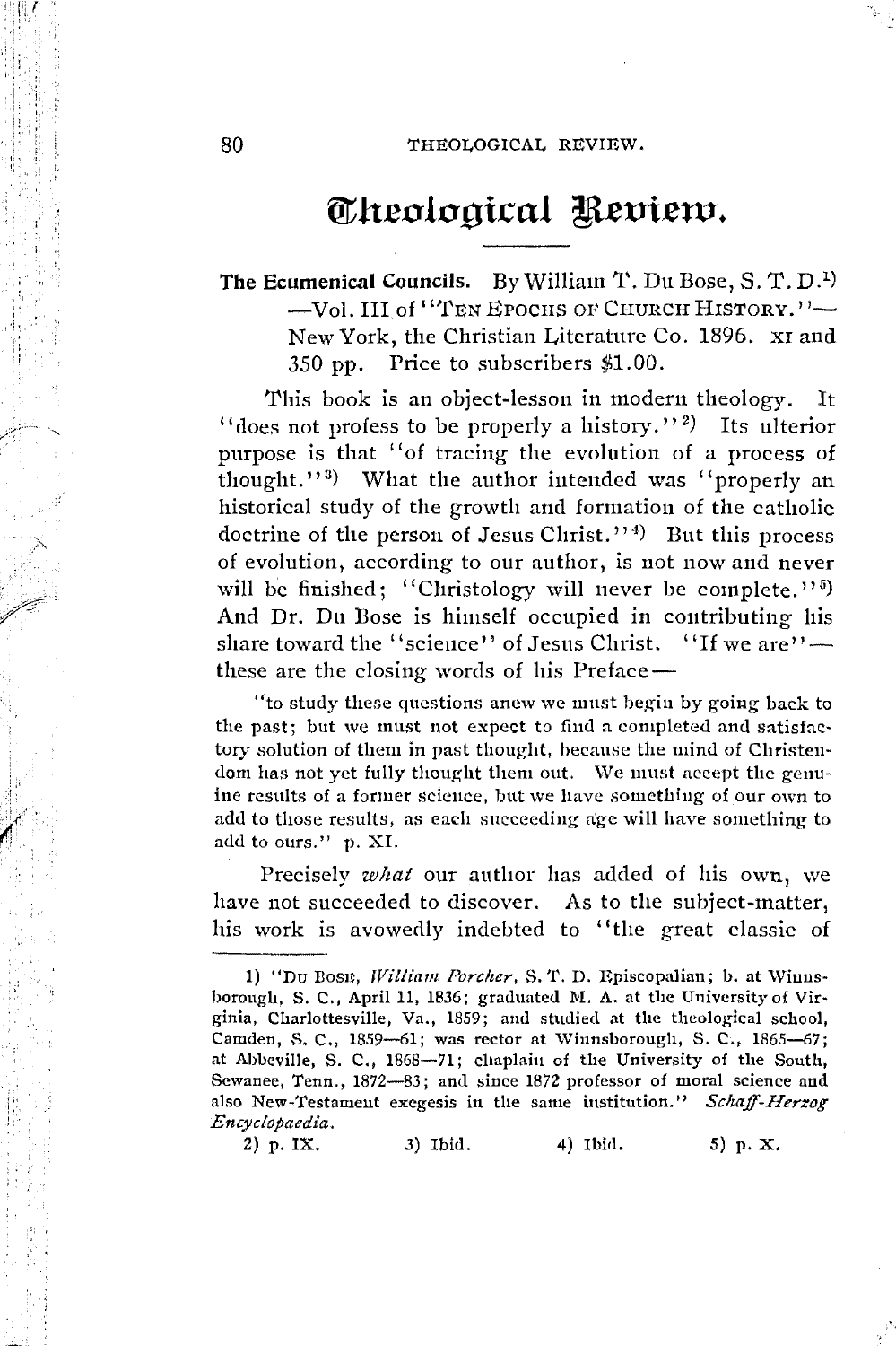Dr. Dorner." But it strikes us that not only the subjectmatter, but the entire scope of the book is very much that of Dorner's work, which, according to its very title, is also intended as a "History of the *evolution* of the doctrine concerning the person of Christ."<sup>1</sup>) The introductory chapter of Dorner's work opens with the statement that "The idea of the God-man is not an idea peculiar to this or that religion only, but the germs thereof are found in all religion because and inasmuch as they are religions."<sup>2</sup>) And Dr. Du Bose says in his opening chapter:

"The principle of the cross itself was not a novelty. lt had its truth for him only as it has, and always had, its truth for all.  $\dots$  If we see in Jesus not merely the ethical but the religious ideal of humanity, just as little was his religion as his morality different from 'that of all men. . . . 'fhere is no spiritual aspiration in *any religion of any race,3)* no feeling anywhere after God if haply it might find him, that has not in it the essential principle of the perfect religion of him who has felt in himself all human want and aspiration, and fouml in God all human satisfaction and fulfilment." pp. 5. 6.

#### And again:

"Indeed, if Christianity is the truest, it must also be the most natural thing in the world, and only truest because most natural." p. 9.

Tlms also the closing chapter of Du Bose reminds us very forcibly of many things said in the last section of Dorner's work, his review of modern Christology.4) And throughout the entire volume before us, there is not a position of any consequence which has not been occupied by some modern German theologian.

Not tliat we would accuse our author of plagiarism. He is thoroughly imbued with the spirit of modern theology, which is a "fruit-tree yielding fruit after his kind."

<sup>1) &</sup>quot;Entwicklungsgeschichte der Lehre von der Person Christi."

<sup>2)</sup> Dorner, Eutwicklungsgeschichte etc., vol. I, p. 1.

<sup>3)</sup> The italics in the quotations here given are our own, unless otherwise stated'.

<sup>4)</sup> Entwicklungsgesch., Vol. II, pp. 1198 cet.

<sup>6</sup>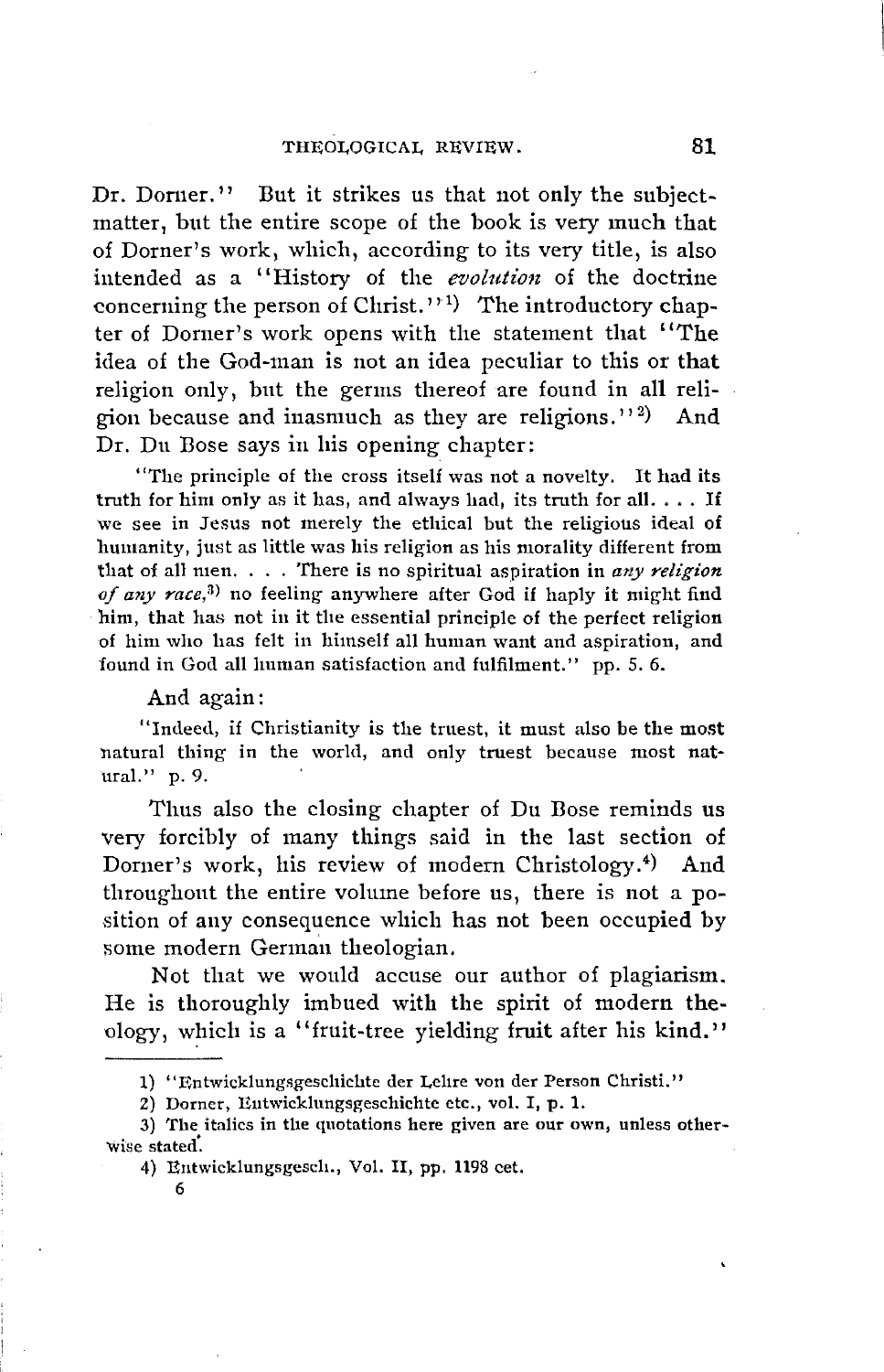#### THEOLOGICAL REVIEW.

The source and norm of his theology, more especially, his Christology, is not the inspired Word. In fact, he knows of no inspired Word in the scriptural sense of the term. Scripture is to him not the thought and power of God, but the "thought and life of the *church*," p. 25, the first selfexpression of Christianity and an embodiment of its teaching. We quote:

"The first movement, manifestation and self-embodiment of Christianity, as destined to be not merely an idea but a realization and an institution in the world, was certainly its most living, plastic and creative act. When this stage was at an end it was found to have formed for itself an outward expression of worship and life, an organization for discipline and government, and a body of sacred books that embodied its teaching. Confining ourselves to the latter we might say that the action of the church in accepting a canon of Scripture need not have been more than the instinctive and practical wisdom of receiving as highest, truest and best Christianity's own first, living and creative expression of itself, and making this the norm and measure of all subsequent self-expression of it. It is selfevident to the mind that takes it in as a whole that the New Testament is a single movement of spiritual and Christian thought and life and that it is complete and sufficient in itself. It is equally certain that neither the succeeding nor any subsequent age had in it either the plastic capacity or the creative power to take for itself a living form, such as Christianity easily, freely and naturally assumed in its initiative stage. And therefore it was, to say no more, an act of practical wisdom to accept that first embodiment and expression of *itself* as in principle at least and in substance final and irreformable." p. 25.-

"The *writings* that passed into the permanent acceptance of the church as its canon of Scripture belong to a single and complete movement of thought and life in which Christianity expressed its first and whole impression and conception of the person and work of Jesus Christ. Only then and there was such an expression and record of the original and originating facts of Christianity possible." p. 27,

"There was much still and would be always for Christian thought and science to occupy itself with the Christian faith and life, but so far as the materials were concerned for all this future occupation, they were complete in the primitive experience as recorded in the Scriptures."  $p. 27 f.$  –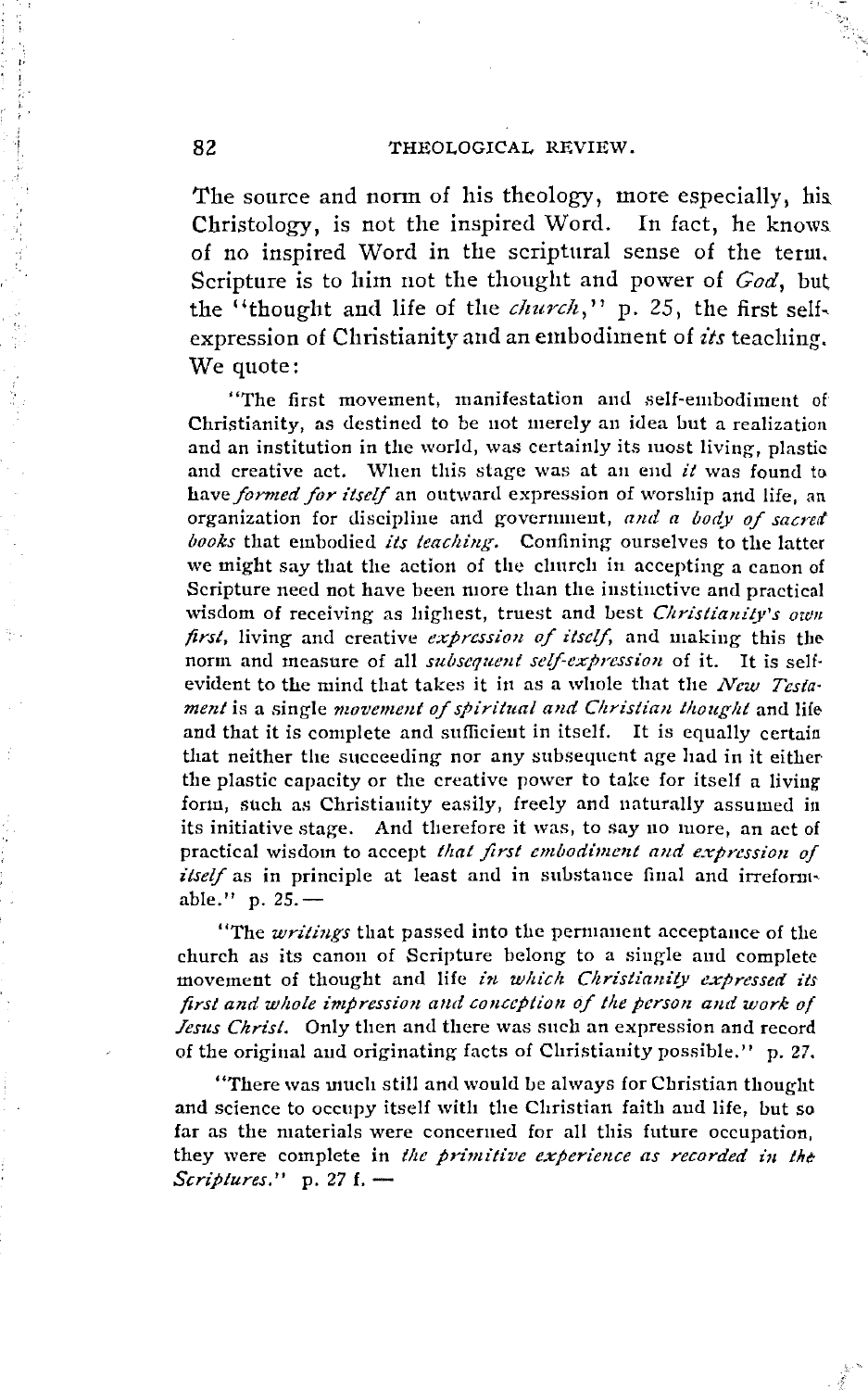Dr. Du Bose, of course, also speaks of "inspiration;" but what this term signifies in his mind appears when he says:

"At any rate the ehurch reeognized in them (the Seriptures) that highest *elevation of tlie human spirit to receive and undcrstand the things of tlie divine Spirit* which it aecepted as its own measure and standard of knowledge and to which it gave the name, by excellence, of *inspiration. This highest knowledge of spiritual things* as they are revealed in Christ it 1nay be true that we are but is *not necessary* that we should be able to distinguish *in kind* from that whieh the ehurch continues· to possess and which *every human soul may /lave* of God and of his revelation to it of himself. All that was necessary is that those who were nearest to him in time and space should have so known our Lord as it was essential that he sbould be known if he was tobe any revelation at all of God and of human Salvation, and that *they* should have so *recorded* and transmitted *their knowledge* of him tbat it should continue tobe the possession of the church after them." pp. 40. 41.

There is, then, in our author's conception, no essential difference between the utterances of the church in later days and the writings of the Apostles and Evangelists, between the authority of the utterances of St. Paul and those of the council of Nicaea. He says,

"lt was more than two centuries before the church was in condition or circumstances to think and express itself *again* as a whole.<br>p. 28.

The New Testament is a source and norm of subsequent self-expression of the church, since the *church* made it so, and that the church gave it this normative dignity, "need not have been more than instinctive and practical wisdom." p. 25. The Apostles themselves were by no means the authoritative, infallible teachers of the church of their day and future days, and the apostles' doctrine in which the church at Jerusalem continued steadfast from the day of Pentecost 1 ) was not the sound doctrine which should abide to the end of time. Our volume says:

1) Acts 2, 41. 42.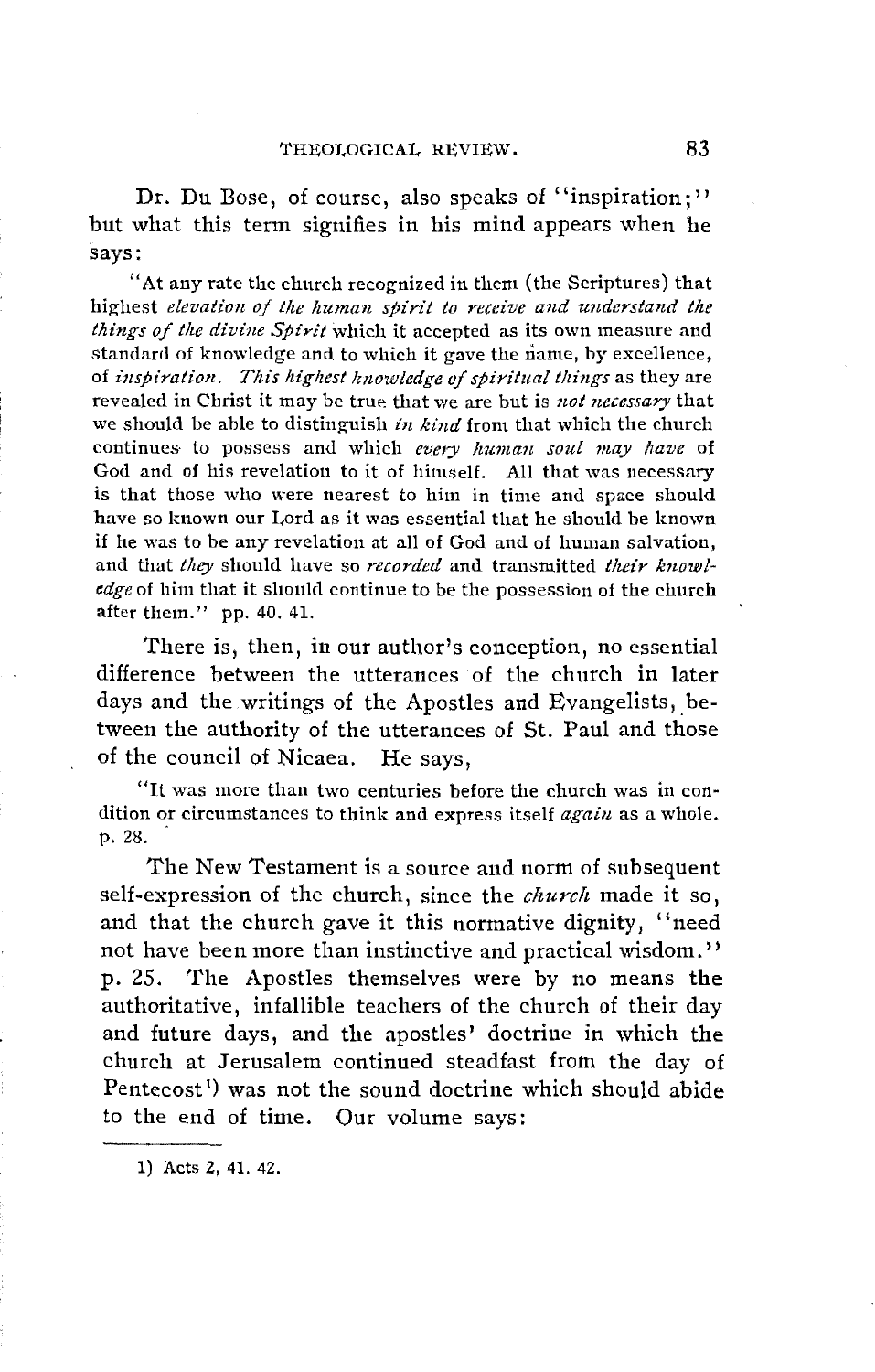#### 84 THEOLOGICAL REVIEW.

"Whatever we may say of the apostles, very certainly the infant: church of Jerusalem held no perfect and explicit doctrine of the truth\_ completely present in its midst. It would have been pure miracle or magic if it had at once consciously held the whole truth or been wholly free from error. . . . We must remember then that while the infant church was Christian it was also still Jewish and we must endeavor to realize what this meant for its immediate further progress. and development. There were certainly many in it who remained much more Jews than they had become Christians and there was probably not one who had become so Christian as to be no longer a Jew. When St. Paul through his experience with Jews and Gentiles. was brought at first practically and then theoretically and as a matter of essential and vital principle to see that the clmrch could only be~ come wholly and truly Christian by wholly ceasing to be Jewish, there was not one of the original apostles who was prepared to go the whole length witb him." p. 49.

The authority of the Scripture, accordingly, does not rest on the fact that the Holy Spirit spoke through the inspired penmen, and Scripture is not its own and only autbentical interpreter, bnt we are here informed that

"as the right and power of the individual soul to know God and to know the things that are freely given to it of God is thus the *basis* of the authority of Scripture, so equally is it timt of the anthority of the church in after-time to interpret the Scriptures."  $p. 40.$ 

"Not God himself nor Jesus Christ nor the Scriptures could sufficiently attest to us the truth of Christianity as our truth and our life if it were not equally attested as such by the spiritual common sense and experience of men always and everywhere."  $p. 44$ .

"Divine omuipotence a11d human authority combined canuot of themselves constitute a dogma. That requires in addition a  $\delta$ okei, a *placet*,<sup>1)</sup> from the universal spiritual understanding and experience of spiritual and rational men." p. 259.

While our Author says: "It makes no difference for our present purpose what we think of the Bible, or how we define prophecy," p. 9, *we* beg leave to say that it does make a difference for *our* present purpose what a leading Episcopalian theologian and educator of theologians thinks

<sup>1)</sup> The Author's Italics.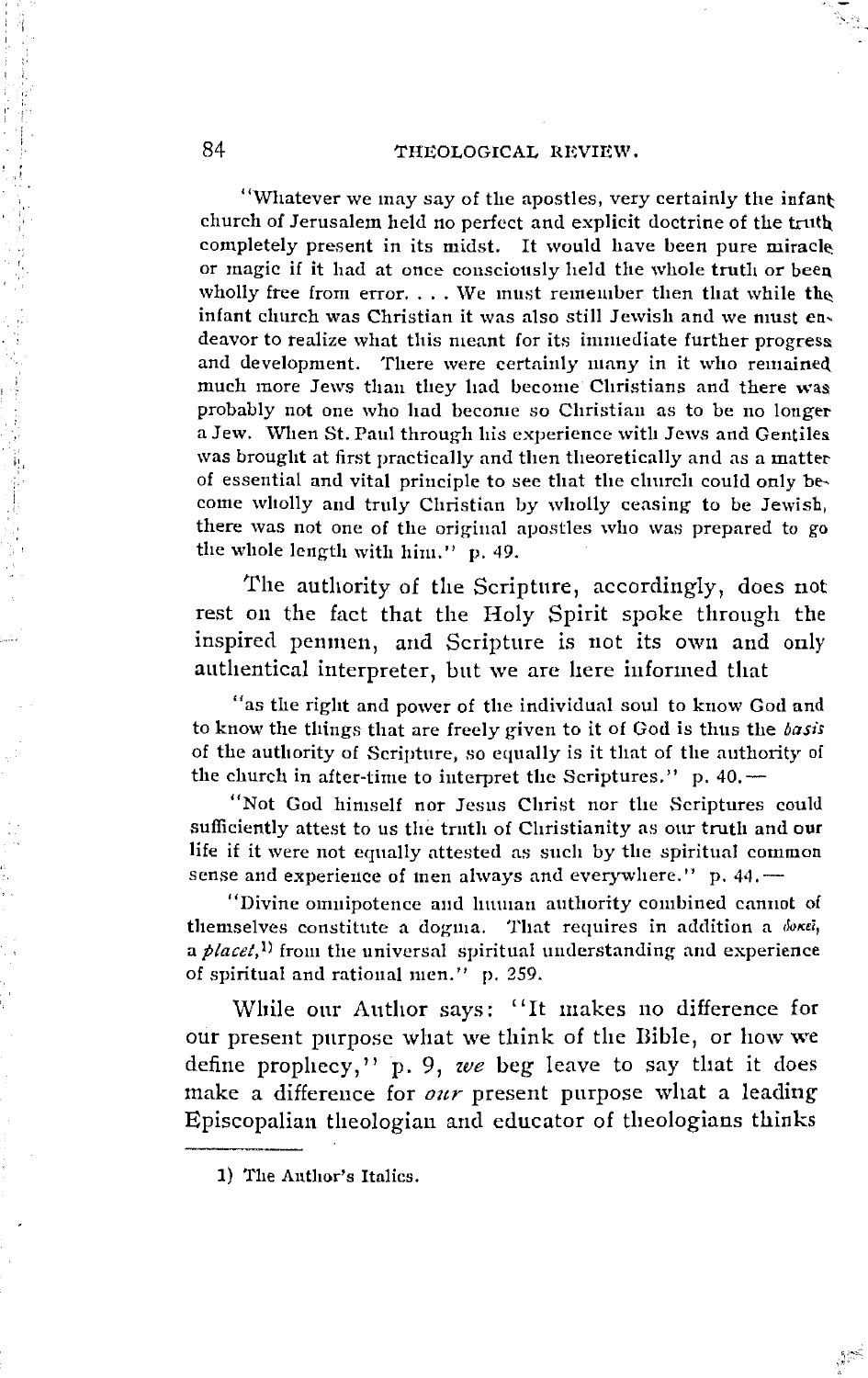of the Bible, and how he defines Inspiration and fixes the source and norm of Christian doctrine.

*How,* then, we further ask, are Christian doctrines established? Our Author answers:

. "We have thus recognized *the function of the clmrclt as a wlwle*  as *necessary* to a complete comprehension and representation of the truth as it is in Jesus Christ. It was inevitable that the *church* should very soon be forced to discharge this function in the formation of a body of catholic truth." p. 45.

In the beghming, the prospects of snccess in the performance of this task must have been slender indeed. For we are informed,

"that from the first and always, even within the church, there were not only partial and incomplete conceptions but also denials and contradictions of the essential truth of Christ, it is needless to say. The founder and the first teachers of Christianity foresaw that it was not only inevitable but needful that it should be so. Truth is only made known and indeed only knows itself in conflict with error." p. 29.

Not even the Apostles, perhaps with the exception of St. Paul, were in possession of the truth.

"What theory of the nature and of the person of Jesus Christ is necessarily involved in such an original conception of the effects produced by him, and the abiding and influential relations borne by him to the whole human race, *may not yet be present in the minds or apparent in the testimony of the first evangelists.*" p. 14. -

"To St. Paul as apostle to the Gentiles fell the painful task of cutting Christianity loose from all tranunels of Judaism and of exposing their irreconcilable difference and contrast. . . . *The other apostles may very wett not llave so seen it or so clearly seen it .* ... St. Paul did not suffer too much, nor did he attach too much consequence to the principle at stake, since-although he alone at the time may have seen it-the principle was indeed the essential and vital one of Chris*tianity.*" p. 19.-

"St. Paul does indeed 'say  $my<sup>1</sup>$  gospel,' and that as against a narrower and exclusive gospel which would place or magnify barriers in the way of the universal extension of the free gift and impartation of God to humanity in Jesus Christ." p. 18.

1) Author's Italics.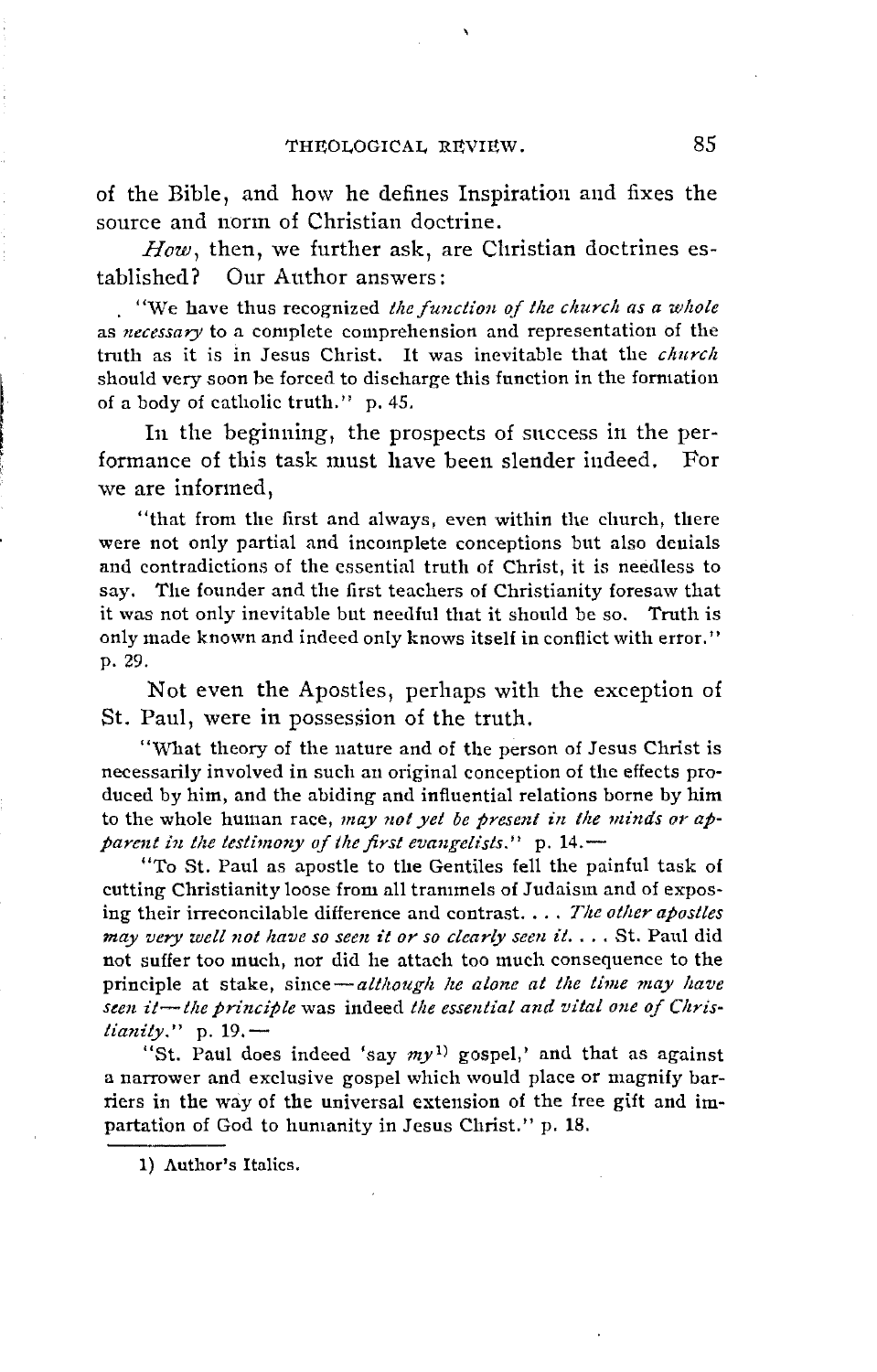Of course, the first steps in pursuit of truth must have been very uncertain.

"The decision of the church was that in Jesus Christ man was become divine because God was become man. If in reaching this decision there was a *wavering* or a temporary *lingering* on the way, and if *even within the New Testament Scriptures* there can be found at any point evidence of *such halting*, there is nothing in this inconsistent with the character either of the Scriptures or of the truth." p. 17. lt was, therefore, a necessary provision that ''the church as a whole through the trne representatives and leaders of its thought and mind" should be "the *judge* and interpreter of *revelation* and tradition. '' p. 132.

But was the church prepared to perform these functions, and what do we hear of its leaders and representatives?

"The church had *instinctively* detectecl and rejectecl whatever was inconsistent with its faith and life, but doctrinal investigation and speculation, all that we would now call theology, was, as we have said, *confined to very few.*" p. 137.

Most of the teachers of the congregations were in a sad plight when they were called upon to assist in doctrinal investigation. Even at the Conncil of Nicaea,

"of a sudden, and unexpectedly to the great mass of them, the simple pastors of simple flocks werc brought together from the ends of the earth and made to give in language above their comprehension a scientific or philosophical reason for the faith that was in them." p. 137.

And when their task was done,

"their faith without knowleclge had lcd them, and they had followed it like Abraham not knowing whither they went." p. 138.

But even men of more excellent talents must have found themselves handicapped and their pathway to truth seriously obstructed by the church itself.

"When the abler and more thoughtful minds of the church like Irenaeus, Tertullian, Clement of Alexandria and Origen began to be driven toward the construction of a rational and catholic doctrine of the Trinity they had to encounter a mass of *conservative piety* to

i

international control of the control of the control of the control of the control of the control of the control of the control of the control of the control of the control of the control of the control of the control of th

·!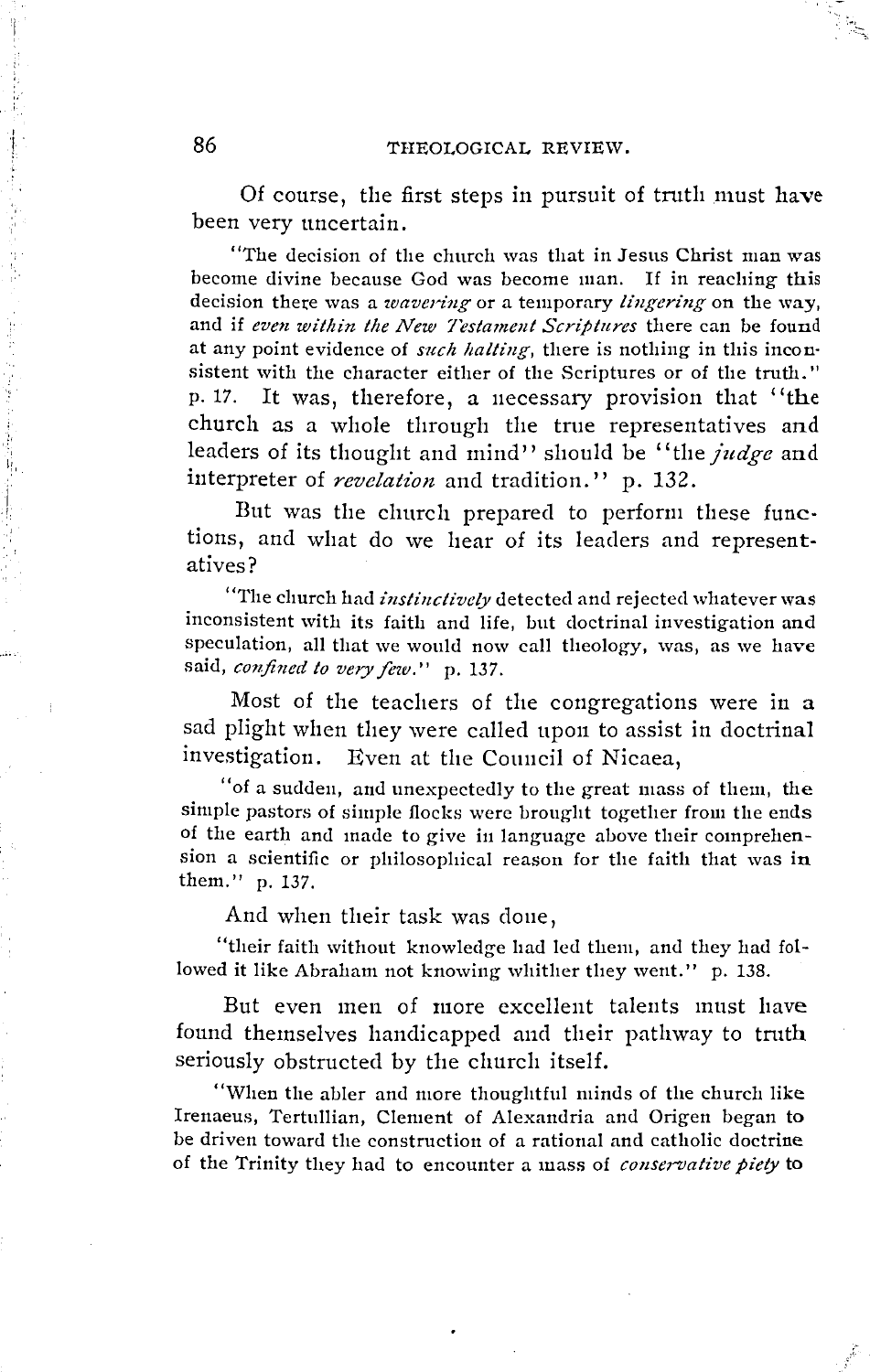'Which the application of such methods as pertain to natural and secular knowledge to the truth of God seemed profane and irreligious." p. 79.

"The church at first was Trinitarian simply because the truth is Trinitarian, and because it accepted the truth as it was objective to itself and had not yet converted it into subjective knowledge. That this had to be done, that there had to be formed a subjective consciousness of the church corresponding to the objective form of the truth, is manifest; and it is equally manifest that that *could* only be effected *through manifold mistakes and corrections*, through much high thought and deep experience." pp. 78. 79.

And then, who was to decide whether ''with much high thought and deep experience,'' and after '' manifold mistakes and corrections" those "abler and more thoughtful minds'' had really developed a religious truth or form of doctrine? Let us hear.

"Just as the reason of humanity points on the whole to the truth and the conscience of lumanity acquiesces in the right, so the common or universal spiritual consciousness and experience of the whole Christian church is the only test of what Christianity is. The question is how to get its verdict; and even when under the most favor· able conditions and with the best guarantee of truth the council has assumed to render this, it can only be ascertained that the verdict is true, and will stand by a long and silent process through which the decision is referred back to the church again to say whether it has correctly expressed itself through its council. If the church thus accepts the council as its voice, by that fact it imparts to it an authority which is its own and not'that of the council. The truth of Christianity is the truth of Jesus Christ, and the tmth of Christ is a matter of ourselves as well as of God. If it is indeed the truth and the whole truth of ourselves, then we know that it is God's truth of us. lt is impossible that we should know othenvise whether or not it is of God. The authority of the church, the authority of the Scriptures, the authority of our Lord, the authority of God, are all a very great deal along with the authority of a really universal hu• man experience (which means not all experience, but all that truly experiences). Without the latter it would be impossible that all the former should possess for us any weight or value. pp. 46. 47.

This is strong language. But if the authority of the Scriptures, the authority of our Lord, the authority of God,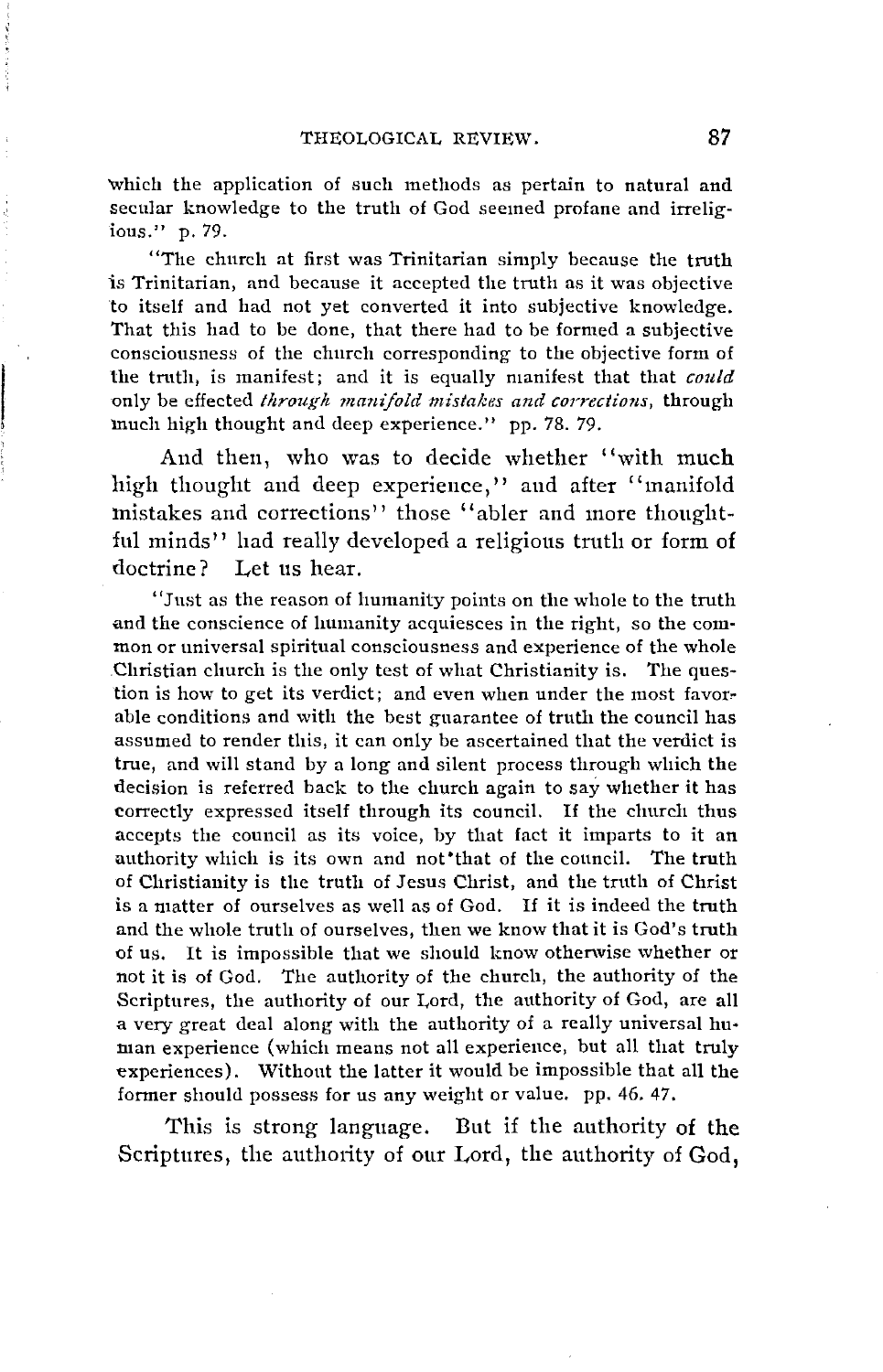cannot establish a truth as truly divine, and if, to do this, a really universal human experience is required, then no specifically Christian truth has ever been established: then theology is the most hopeless of all mental occupations, and Christianity the most wretched of all religions. For this, Dr. Du Bose's own words are in evidence. He says:

"The two facts, of the very Godhead and the very manhood, of the completeness of the two natures in the unity of a single personality, were destined to lie side by side in the treasury of the church 's thought a long time before they should enter into a really organic and vital union. *Indeed have they done so yet?*" pp. 267, 268.

And:

"The difficulty with Leo, *as wit/1 the mind of the clmrcli asyet,*  is that he did not himself so understand either the divine or the human nature in our I,ord as to present a satisfactory and convincing picture of their unity." p. 259.

And again:

"The difficulty with Apollinaris *as with most Christians now* is that he was so concerned that our Lord should be God that he was not sufficiently willing that he should be man." p. 191.

Here, then, we are told that one of the first funda~ mental trnths of Christianity, on which the assurance of our salvation rests, is, as far as the church is concerned, to this day an uusolved problem. And how can it be otherwise when our author has announced on the threshold of his book that "Christology will never be completed"! But such is modern theology, "ever learning, and never' able to come to the knowledge of the truth."1)

We now proceed to review what our author submits on his special subject, the development of the catholic doctrine of the person of Jesus Christ.

"Tbc Christian doctrine of the *Trinily,"* he says, "was perhaps before anything else an effort to express how Jesus Christ was God ( $\theta$ *edc*) and yet in another sense was not God ( $\delta$   $\theta$ *edc*); that is to say, was not the *whole* Godhead." p. 72.

l) 2 Tim. 3, *7.*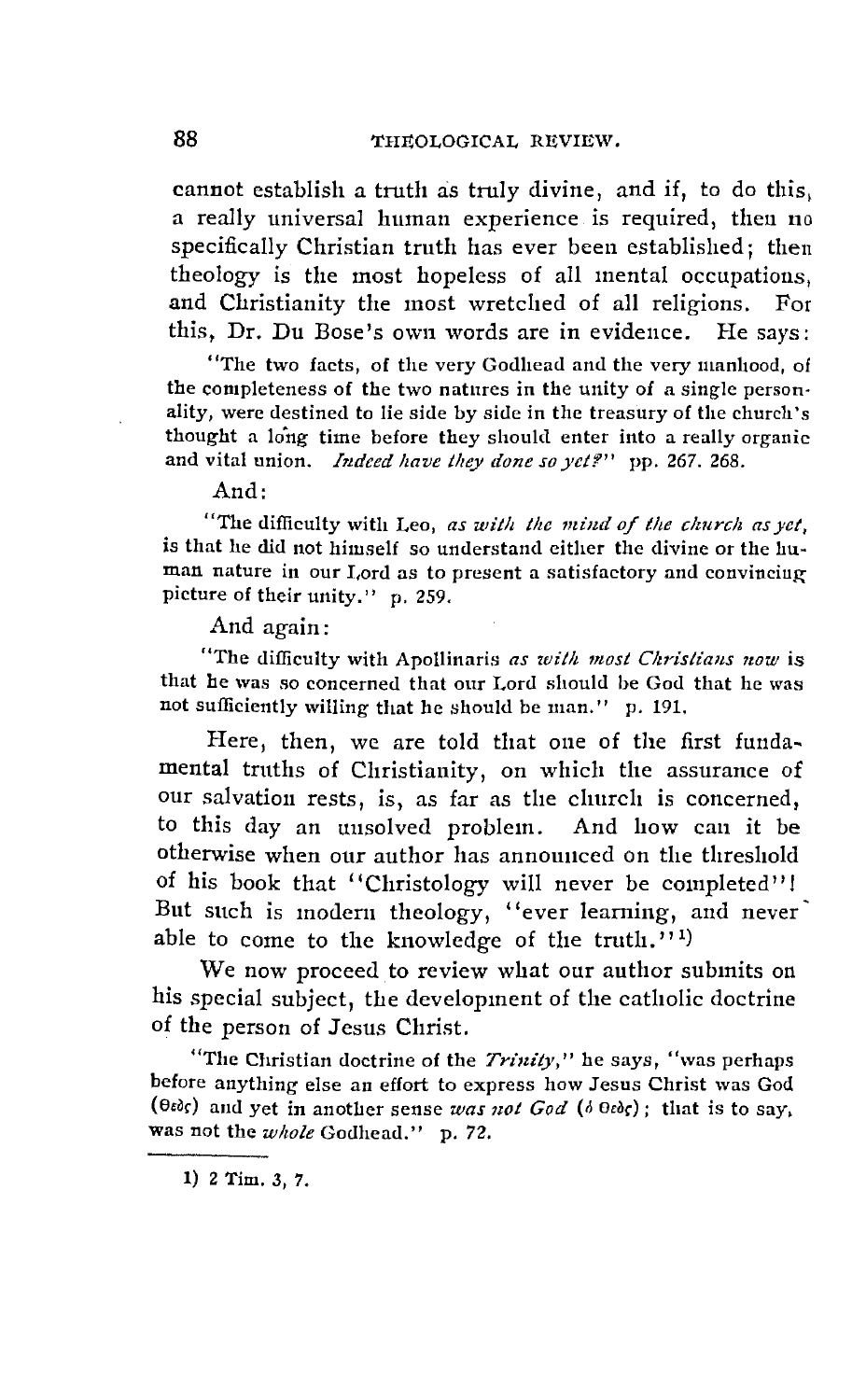This distinction is admitted to have been foreign to the primitive church. "Sabellianism," we are told,

"was not only actually or historically, it was logically and of necessity the first step in conceiving the divine or theological side of the truth as it was revealecl through Jesus Christ. To the simplest and most *primitive faith* Christ was *simply God*, not  $\theta$ εδς merely but  $\delta \theta \partial \zeta$ . Nothing less than God-not something, not anything, not everything from God but *God himself-is* what the soul wants." pp. 71. 72.

But that "simple and most primitive faith" appears. to have been superseded by another form of doctrine.

"As in the incarnation so in the creation the rational, ideating, creative principle and cause of the world, that which is manifest in phenomena, cannot be anything eise than God (~eo,) *and yet* it *is not God* (o *~eo,)."* p. 167.

This is, later on, further explained thus:

"When our Lord said 'He that hath seen me hath seen the Father' he did not mean we had seen in him the divine omnipotence or omniscience. . . . Onmiscience or omnipotence cannot be in him and he remain man. . . . An omnipotent or onmiscient man is an impossibility.... Just those things are incarnate in him that *could*<sup>1)</sup> become man, not those that could not." p. 332 f.

And again:

"lt may not be possible for us to explain how the omniscient, omnipotent and omnipresent Logos entered personally into humanity*without bringing with him into it all these properties."* p. 336.

'fhat this is not the doctrine of St. Paul, according to whom all the fulness of the Godhead dwells bodily in Christ, $2$ ) is evident, and what our author says concerning the scope of later Christian doctrine of the Trinity is not history, but fiction.

But to do full justice to Dr. Du Bose, it will be necessary that we should give a series of extracts exhibiting his. treatment of the Incarnation of the Logos. He says:

<sup>1)</sup> Author's ltalics.

<sup>2)</sup> Col. 2, 9.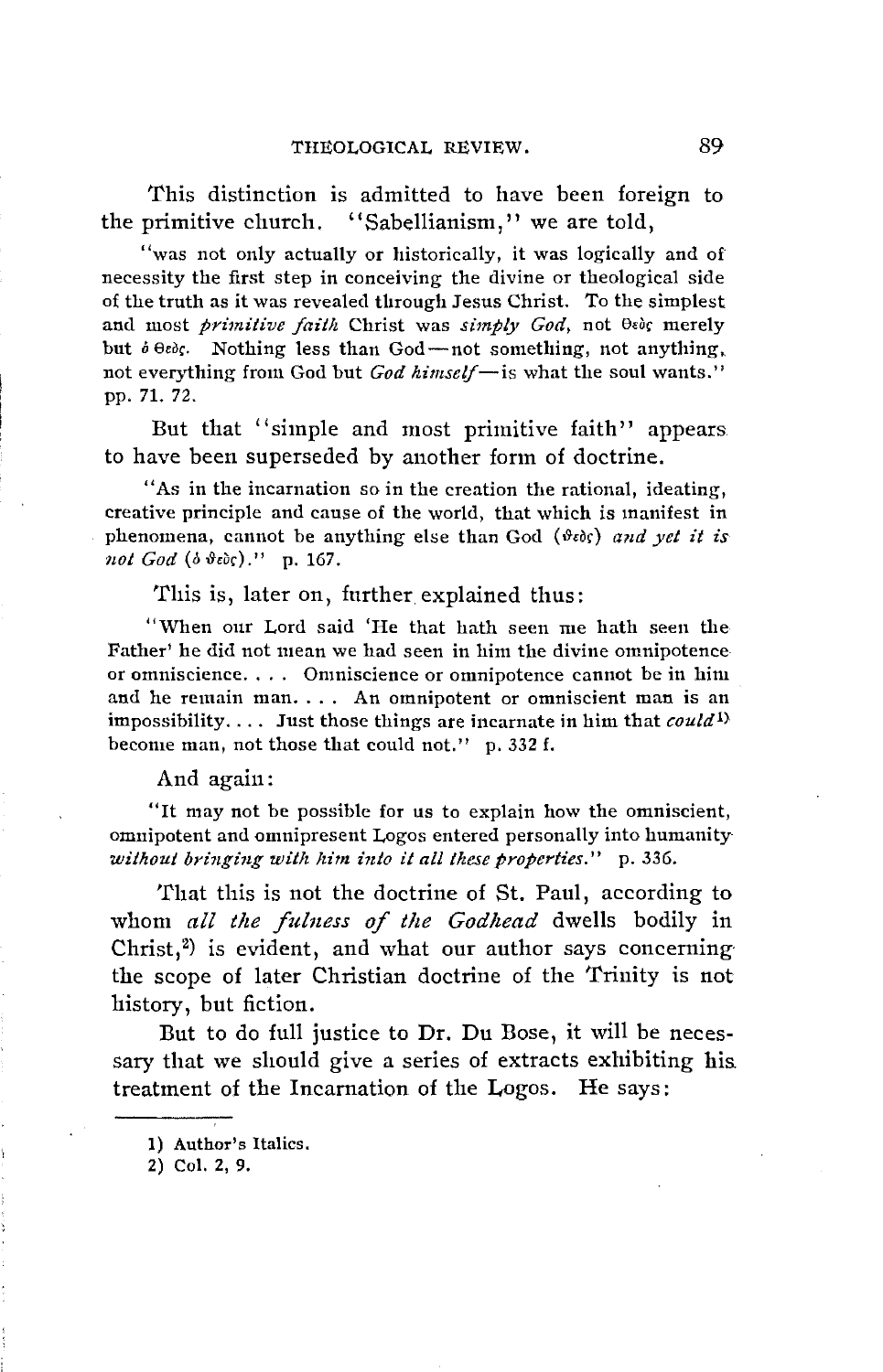"With the New Testament, all Christology must begin with the fact and facts, precisely as they are, of the human personality and personal life of Jesus Christ. The historical Jesus is human through and through.... At the same time the Jesus of history is humanily raised to the power of God.... Humanity as our Lord received it was not what it is as he has made it. His conquest in it of sin and death, his own human death to sin and life to God have constituted it at least actually what it was before only potentially, son of God through personal participation in the divine nature, character and life. All this in him was strictly a human act and was only what it was the nature and destination of humanity in and through him to do and become. It is what is meant by man's eternal predestination to burbeda or the adoption of sons through Jesus Christ unto God. Our Lord became Son of God through the process, his whole human life of love and self-sacrifice was itself indeed the process, by which alone humanity becomes or can become son of God." p. 324 f.

"Apollinaris saw first and saw with no little depth and penetration that the *incarnation* so far from being an unnatural or irrational thought was the very truth of both nature and reason.... What was the Logos in the universe but the ideation of man, what was man but the actualization of the Logos? The Logos was elernal humanity, the eternal idea of humanity which was to be actualized in time through the creation. The true end and destiny of man is to be that which the Logos will become when he shall through the creation have actualized himself in time. The Lovos and man are then the eternal and the temporal of one and the same thing; the Logos is man, the eternal of him; and man is the Logos, the temporal of him. So that each becoming the other is only becoming himself; the eternal Logos temporally in and through creation realizes or becomes itself in man; and man who temporally realizes the Logos in himself eternally realizes or becomes himself in the Logos. The incarnation is accidentally, because of the fact of sin and the fall, human redemption; it is essentially, and would be if there were no sin or fall, human and cosmical completion." p. 185.

"Christ is not only individual but generic man. He is not only a man but all men, who are to be included in him in the church which is the body of the incarnation and in which the Logos is to realize or anew become himself. Apollinaris in this way teaches the eternal humanity of the Son of God, as also therefore, in idea at least, the eternal divinity of man; and so the eternal predestination and preconstitution of the Logos and man to become one in the incarnate Son, both God and man. The great and comprehensive truth con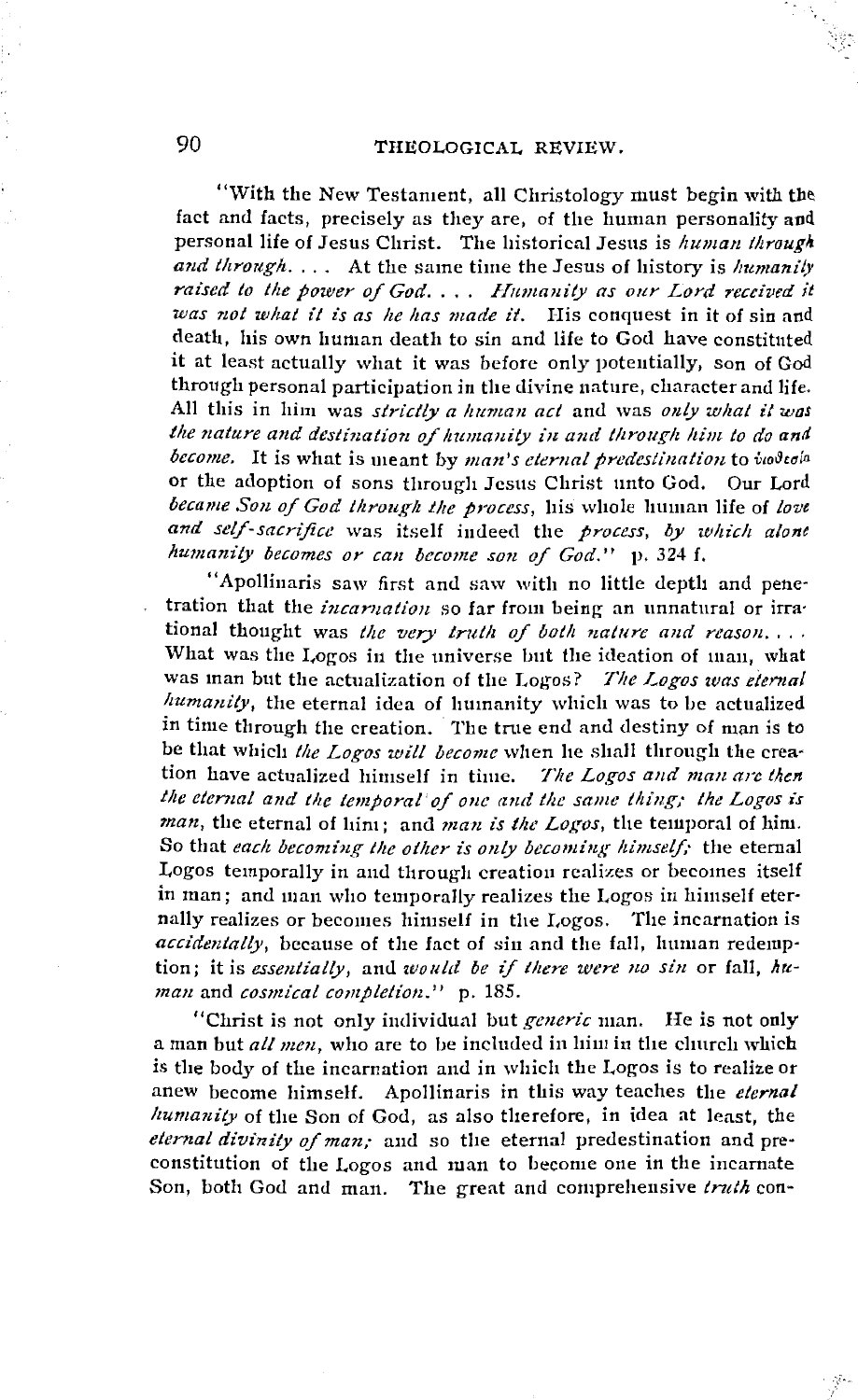tained in this representation might have been carried out with substantial orthodoxy and with no little gain to the theology that preceded it, if it had been within the grasp of a single mind.... That God *must* become man, *must* personally realize or become anew himself in the highest of his creatures, *from the very nature and neces*sity of the divine Word to become that which it means, to actualize itself in that of which it is the idea, was a great thought." p. 186.

"He was the man he was, and we shall be the men we shall be in him, because it was God who was incarnate in him in order that through him he may become incarnate in us." p. 14.

"Jesus Christ wholly revealed God in that he was and not otherwise than as he was *the divine revelation of the whole nature*, life, and destiny of *man.* As such he is the divine and the whole, as well of every man as *of all kumanity."* p. 16.

"lt is the nature of man as creation' s crown of suseeptibility and conscious need of God to be taken into personal and free union and unity with him." p. 196.

"We hope to realize more and more as we proceed that it was the *eternal* divine nature and predestination of the Logos *through nature and through grace to become man*—to become as we have said before not only alike in nature but *one in person with every man.*" p. 87.

"When God shall have incamated himself in a redeemed and completed humanity it must equally be a *lmmanity* that has *incarnated in itseif the living God.''* p. 86.

"Perhaps the very first impression calculated to ,be produced by even the most natural and human study of the person of Jesus Christ is that of *the universality of his humanity*. He is man to every man, the manhood of every man in the world.... Every human being knows himself and becomes himself only in Jesus Christ. . . . So Jesus Christ is God's truth and word to every man of himself-not only of God's self, but *of every man's seif.* For the tme, better, higher, eternal divine self of every man, that selfhood which is the infinite and eternal aim of every man to realize and attain, is God. lt is in this sense that Jesus Christ may be said to be *the Logos, first of all, of man .* ... lt is an *insujficient* account of the incarnation to say that God *assumed our nature. He became ourselves."* p. 82. 83.

*"lhtman personality* ... is itself also an *infinite, etenial and ab· solute thing.* . . . In *this way* the divine *Logos* and Christ, the divine man who is our Lord, *is etenial and absolute humanity.* 'Not I but Christ' does not mean 'not I but the Logos or the Second Person in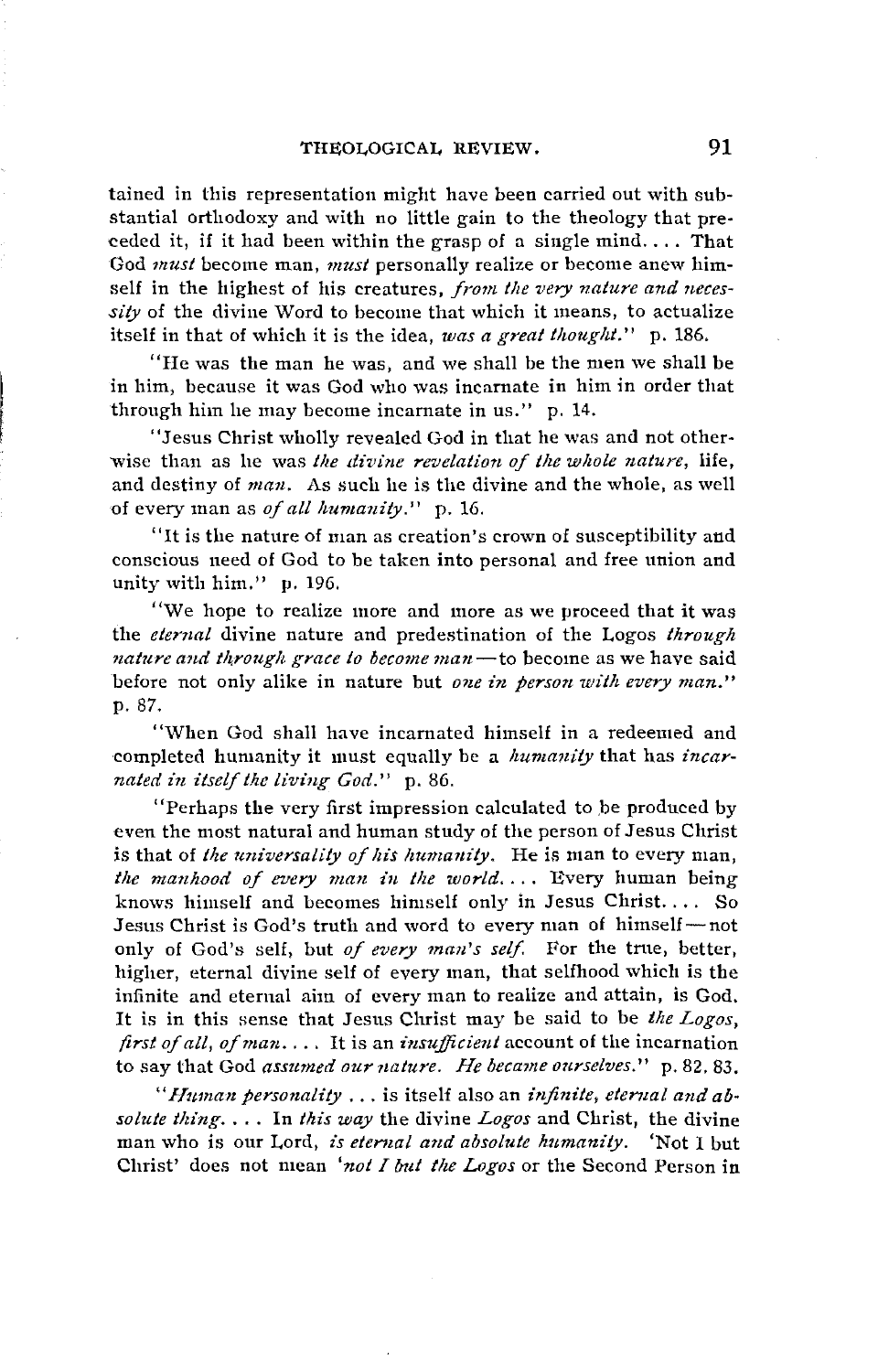the Trinity': it means 'not I but my essential and true self or personality' which while it is in the truest sense 'I' is also God." p. 316.

"Thus he who was in his deity essential or proper Son of God in his humanity was constituted or became through his holy obedience and self-sacrifice Son of God by grace and adoption. He was (Rom. 1, 3) κατά πνεύμα άγιοσύνης, through his offering of himself by the eternal Spirit without spot to God, constituted and instituted Son of God in power by his resurrection from the dead." p. 308 f.

"Such a *Sonship by grace* the Adoptionists predicated of our Lord in his humanity without at all impugning the proper and essential Sonship of his divinity. It is questioned by some who would impute obscurity and uncertainty to their views whether they meant to associate the divine adoption of humanity in Christ with his birth. baptism or resurrection. Their meaning is clear enough and is true." p. 310.

"There was however a limitation in the view of the Adoptionists that not only prevented success in carrying out the truth for which they stood but also brought them into a collision with the church as hurtful to it as it was fatal to them.... Our Lord was indeed very man, more truly even because more wholly and completely man than we ourselves, but that does not mean that he is only a single or par*ticular* human being precisely in the sense in which one of us is so.... On the whole there can be little doubt that the Adoptionist representation of the man Christ Jesus as a limited and individual human being like one of us did justify the charge of their great antagonist Alcuin that though they did not mean it their position led practically to a Nestorian twofold personality of the Lord. It would have been infinitely better if the church instead of extirpating Adoptionism for its incompleteness had taken it up and carried it on into a true catholic completion. What was needed to do this was a truer and fuller construction of our Lord's humanity than had yet been attained. What the Adoptionists failed to see needed be shown, that it was possible to ascribe to our Lord a true personal humanity that was in itself also true and proper personal deity instead of being only united and associated with it. In order to appreciate this it is necessary to reflect upon the peculiar predicates applied and applicable to our Lord's manhood alone among men. Of whom else beside him can it be said that he recapitulates and includes humanity in himself and is the head of it? or that he is not a single and limited human individual but universal humanity, all men and every man?... Jesus Christ is the personal human perfection of every human person. It is the end of every man to become Christ." p. 314 f.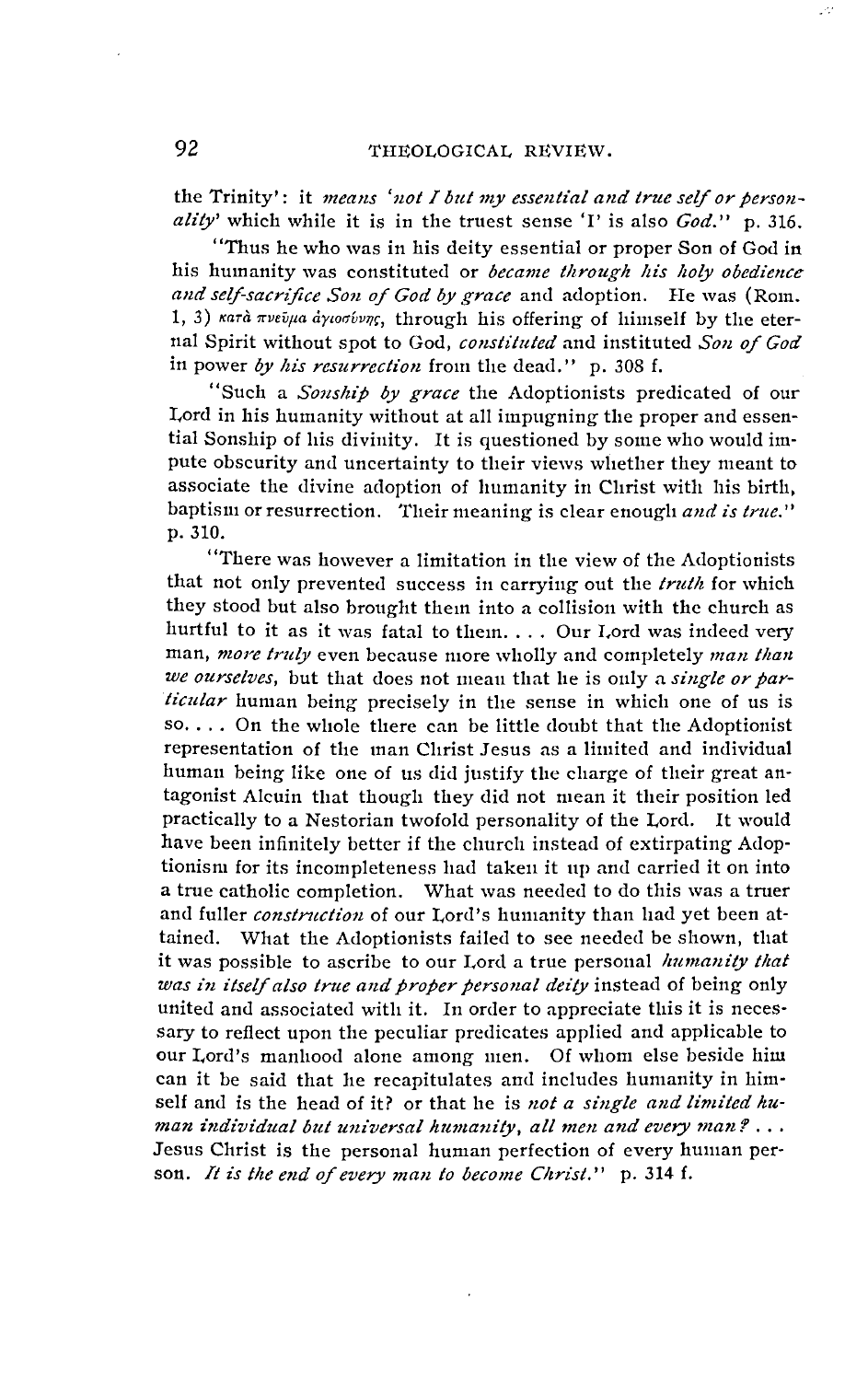"There is no doubt that man in his divine idea and intention was predestined to incarnate  $God. \ldots$  Now what we say of man as the head of creation we may say of creation itself.... The *whole creation* is already, in its idea and intention, and is predestined to become *actually* as well as ideally the *living body of the living God* the outward form and perfect expression of his divine Logos, his personal Reason, Wisdom and Word. When in this way we *identify* God and the world and say that he is to fulfil or realize himself in the world, which is to become as it were an outward form and body of himself and not merely an external and impersonal expression of his wisdom· and power, we do not mean that the world is going to become the Godhead or the Godhead the world. *In one sense he will become it and it will become he* but in another sense he will forever remain above it and he and it can never be identical." ... p. 74 f.

"True Christian theism sees *God in Christ* as not only ideal humanity but also *ideal cosmos or universe."* p. 75.

"More than all this, the first mind of the church saw in Jesus Christ the divine *Logos* not only of humanity but *of the whole creation also .* ... The *Christ of the future* is the goal and crown of the *entire creation of God.* Then and there, where *Creator and creature skall be one,* God shall be all in all. He will have fulfilled himself in all things and all things in himself.'' p. 83 f.

"If nature is God's work, God does not work outside of it; he works in, not upon it. If there is a *Logos of natural evolution* or creation it may be God's, it *may be God;* but it is also nature's *and*  nature. *The two must be one and not two.* Faith may see it as God, science can and must see it only as nature. God is and acts in noth- ·ing whatever otherwise than in the being and acting of the thing itself." p. 85.

"Tlms in Jesus Christ the church from the very first recognized the divine personal principle both *of nature and of grace,* the meaning, end and purpose of the whole creation. He is the eternal mind, will and activity of God revealed in all things, everywhere one and the same. He is the truth of the atom, of motion, law, life, of the soul, of human and divine reason, the world, man, God." p. 88.

"The true Christian consciousness k11ows no operation, infiuence or presence of God that is not God himself; whatever is divine is personal, is God. To it *nature is God,* events are God, *everytliing is*  God save those finite spirits to whom in the free will God has given the power to be other than himself and even contrary to himself." p. 89.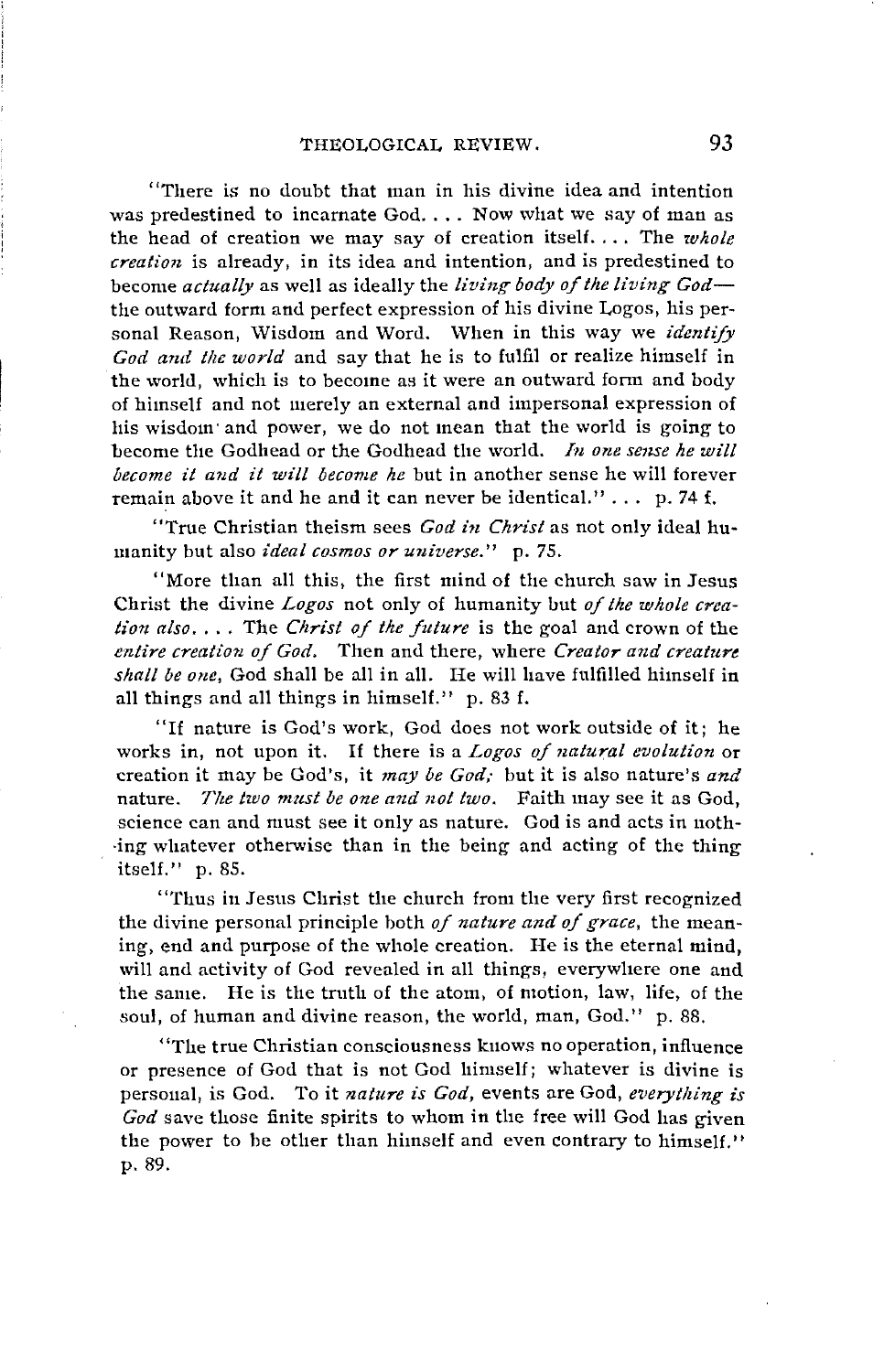"In Christ the church sees indeed a man, but not only a man; it Sees all men and *tlze wlzole creation taken up into and made one*  with God, through God's own fulfilling himself in them." p. 183.

"But he who is Logos of Gocl is *Logos of all else .* ... *He is the rational or ideal world* of which all things are but the outward appear· ances or phenomena.... The only thing in the world that is not in a sense God is sin." p. 328 f.

Maximus the Confessor is criticised in the following remarks:

"Thus Maximus not only asserts for our Lord a true human will, but secures to it a relative independence from the overpowering and effacing activity of the Logos in and through it. But the freedom which he thus preserves in one connection he surrenders in another. In order to insure the certainty of his human obedience, he attributes to our Lord not that truly human holiness which is the result of freedom and choice and of an actual human developmeut and growth, but a holiness necessary and complete from the first and incapable of progress or change. It is a holiness  $\phi$ ioet, though not by his divine but by his human nature. It is the effect of his virgin birth by the power of the Holy Ghost that his humanity is  $d$ <sup>rpeπror, incapable of moral change. Thus his humanity is not only</sup> not ours which is fallen but it is not that of Adam which was capable of falling; it is a third kind which was neither. And a holiness by necessity of nature and not by act of will is no more a human holiness because the nature is a so-called human one than if it were the divine nature." pp. 287. 288. And again: "A holiness  $\phi$ hoen, by necessity of nature either human or divine, *is not a human holiness.*" pp, 296. 297.

That all this is not scriptural Christology, is again evident. The Christ of Scripture was God in his mother's womb and in the manger at Bethlehem in precisely the same sense and to the same extent as when he ascended into heaven,<sup>1</sup>) and is in no sense generic man, but as truly as any other man a human individual, made of a woman in the fulness of time,<sup>2</sup>) not of necessity, but according to the counsel of divine wisdom and goodness for the salvation of sinners, not by a human act, or a process of self-sacrifice,

<sup>1)</sup> Luke 1, 32. 35, 43. 2, 11.

<sup>2)</sup> Gal. 4, 4.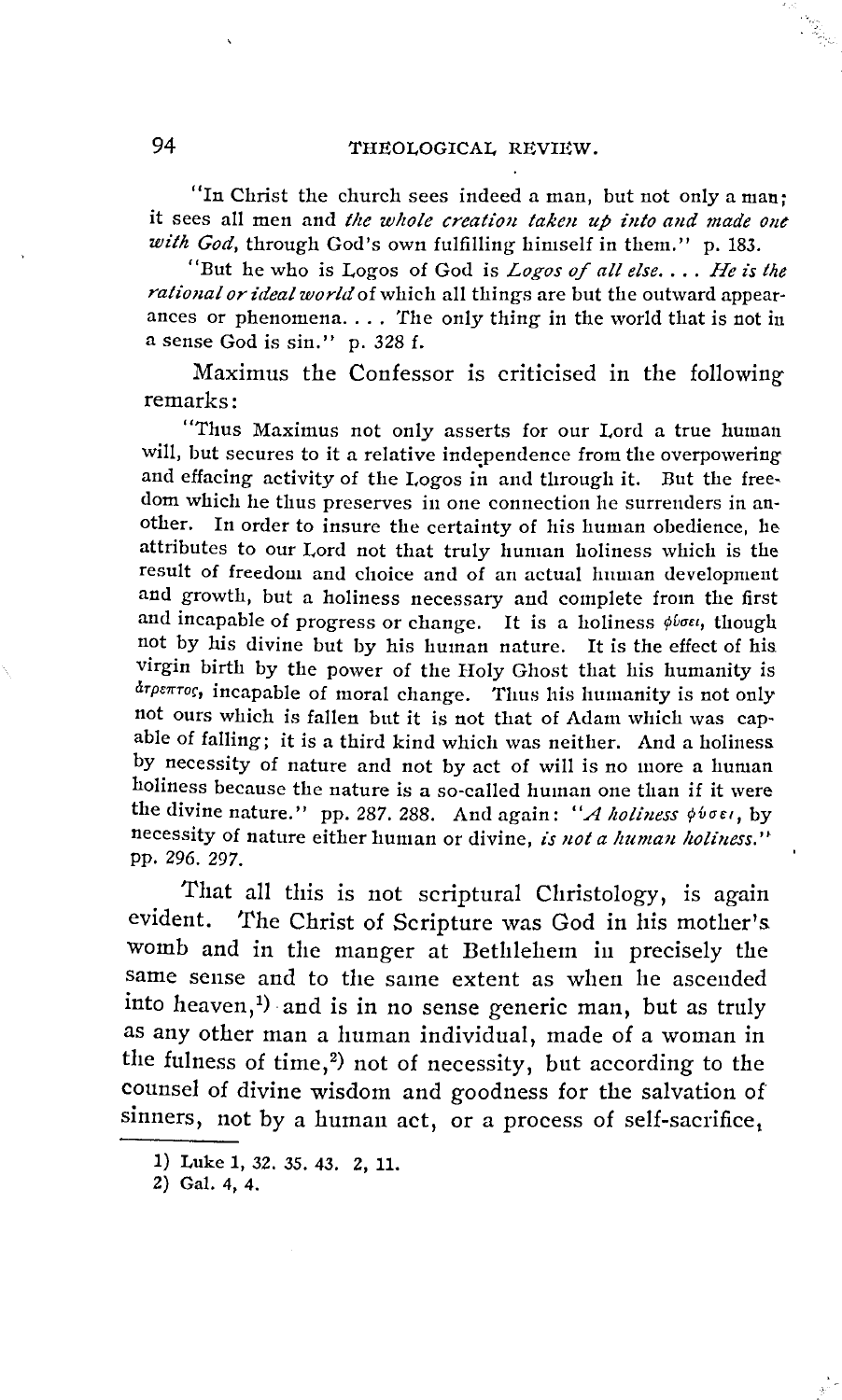but by the power of God;<sup>1</sup>) God and mankind and God and the world are in no sense identical, Christ is neither ideal nor actual cosmos;<sup>2</sup>) the impeccability of Christ, who is indeed  $\varphi$ ύσει holy, is taught in Scripture.<sup>3)</sup>

After what we have heard of our author's Christology, we must not be surprised at his doctrine of Justification and Sanctification, when he says:

"The first (truth) is that Jesus Christ is equally God who by a divine incarnation fulfils himself in man, and *man who by a human faith and obedience realizes himseif in God.* The second is that Jesus Christ is equally an objective human righteousness or self·realization or salvation, preseuted to our faith and made ours by divine grace, and a subjective human righteousness *appropriated, made our own*  and wrought in us *by our own obedience."* p. 21.

"lt is as true in its place to say that God alone without us can· not make us righteous as it is to say that we ourselves without God cannot be righteous. But St. Paul was standing for the second and if to many he seems to contradict the first it is only seeming. In reality he knows as much that *the material cause and condition of our rigliteousness is our own being rlgltteous* and *doing rlghteously* as he knows that the efficient and producing cause of our righteousness is the grace and power and new creation of God in Christ working through our faith." p. 22.

"The end of the *law* under Judaism was *to make rnan moral* in preparation for making him spiritual, to convert his unconscious, natural and necessary relation and dependence upon God into a con· scious, personal and free one, to make his will his own that he might make it God's. lt is a necessary part of the *evolution of a true manhood* tlmt it should *learn botli its independence and its dependence upon God,* both that God cannot make it without itself, without the free and *perfect exercise of its own will,* and that it eannot make itself without God, without a free and perfeet realization in itself of the divine will." p. 52.

"To say that Christ is our righteousness is to say that he is the absolute freedom of our wills, our spiritual and moral activities." pp. 315. 316.

<sup>1)</sup> Luke 1, 35. Gal. 4, 4. 5.

<sup>2)</sup> Matt. 24, 35. 2 Pet. 3, 10. Ps. 102, 26 f.

<sup>3)</sup> Luke 1, 35. Acts 2, 22-32.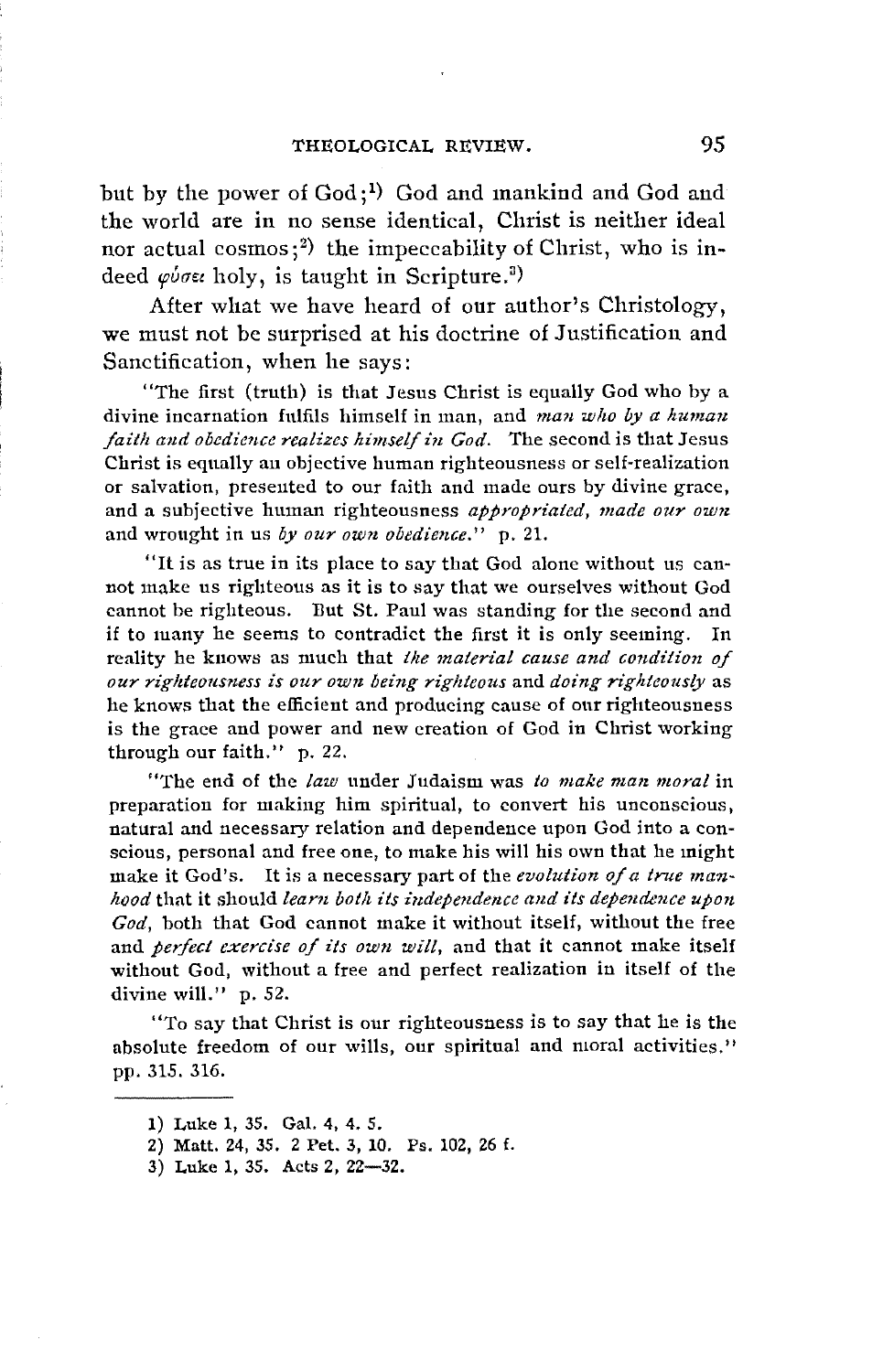# 96 THEOLOGICAL REVIEW.

*"Man's redemption,* while it can come only from God, can come only through and in himself and *can consist only in the restoration of the freedom and ability of ltis own will* and personality to discharge bis function by realizing himself and completing and perfecting the world." pp. 205. 206.

"What is of *most* consequence in what is revealed in him is not how God may be human but *how man may become divine*. The former is God's part which we may safely leave to him, *the latter is ours and it behooves us to know and perform it.*" p. 330.

In full keeping with all this we find Dr. Du Bose's doctrine of Predestinatiou, of which the following extracts may serve as specimens.

"Without going further into these questions, the teaching of St. Paul and we may say tliat of all the epistles of the New Testa· ment is that it is the *natural* predestination of *lumzan nature* to find its complement and completion in a participation in the divine nature, human life in the divine life. And this *inoteria* was to be attained 'through Jesus Christ' (Eph. 1, 5). In the man Christ Jesus humanity attained the adoption of sons, was made and became God." p. 308.

"In the Epistle to the Ephesians St. Paul describes humanity as having been eternally predestined to *vooteda*, or the relation to God of a *vids* verds. Translated into ordinary language this means that man is constituted by his spiritual nature to enter or be taken into such a participation in the divine nature and life as to become a son of God." p. 306 f.

Thus this theology is consistent with itself inasmuch as it is persistently unscriptural, maintaining what the Scriptures explicitly deny, and explicitly denying what Scripture affirms. But being unscriptural, it is certainly not theological. Teaching an incarnation which is not the incarnation taught in Scripture, a divinity of Christ which in a certain sense is not divine, a humanity of Christ which in a sense is not tmly human, a redemption of mankind which is not redemption in the biblical sense of the term, justification which is not the forgiveness of sins and cannot justify, salvation which is not in solidum the work of God and cannot save, Pauline doctrine which St. Paul never taughtthis "theology" is certainly not Christian theology. But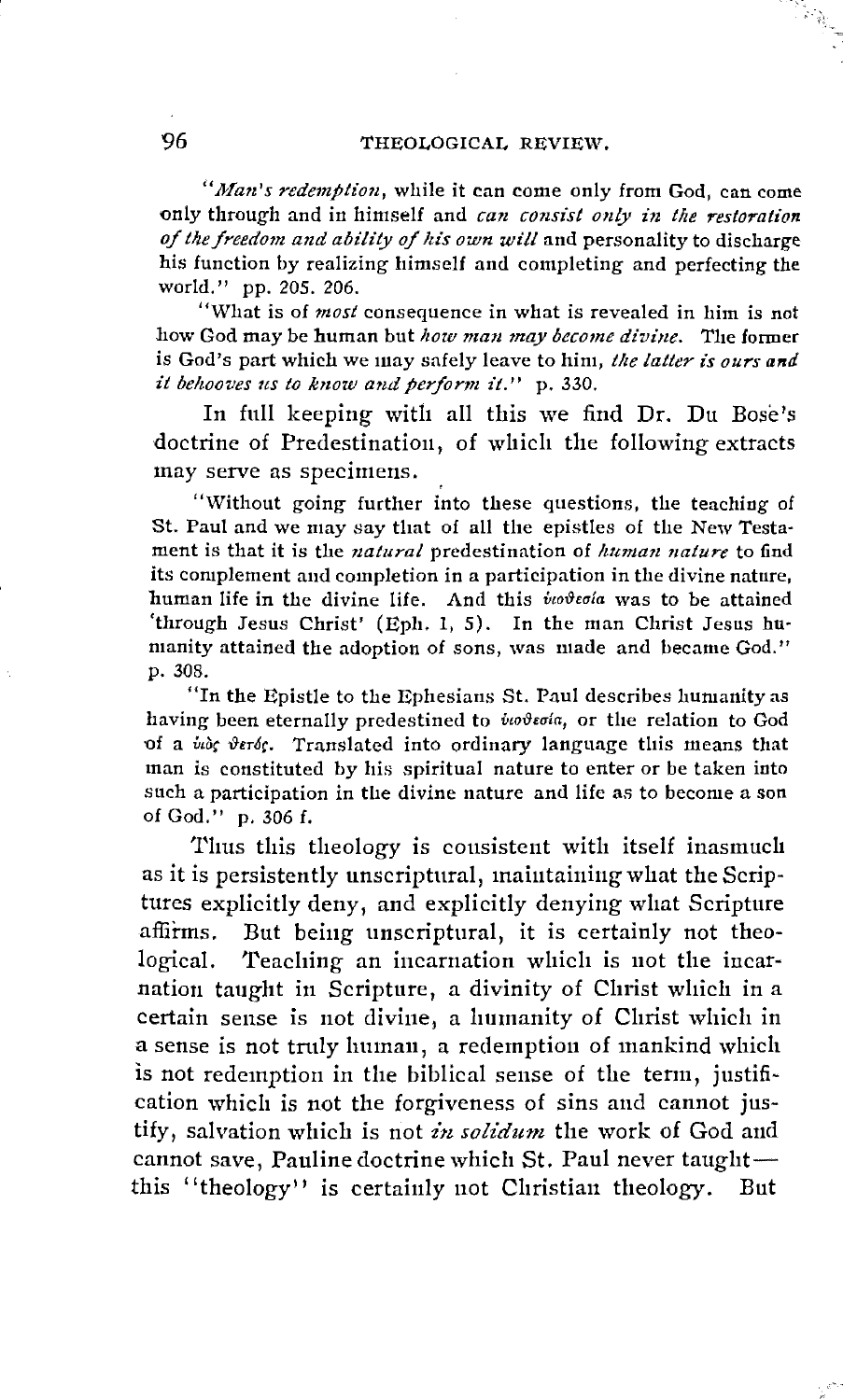'what is it? It is a kind of modern *Gnosis* to which we can pertinently apply the masterly remarks of onr author on the Gnosticism of the second century, as follows:

"Gnosticism might almost be said to have taken Christianity and run away with it. But while Gnosticism thus in a sense became Christian, Christianity itself refused to become Gnostic. In mauy -different forms Christologies arose so remote from the sober truth of Christ as wholly to cease to be Christian. The so-called Christian gnosis was not at all Christianity making use of outside philosophical principles or methods; it was outside philosophy of the most reckless speculative type availing itself of Christian ideas and suggestions and perverting them to its uses and ends." p. 63.

Between the "so-called Christian gnosis" as characterized in this extract, and modern so-called theology as exhibited in Dr. Du Bose's book, the analogy is perfect.

We have hitherto discussed the work before us as an object-lesson in modern theology, and as snch we deem it highly instructive and profitable reading. But in all fairness we would say that the book is instructive in still another way. Some very good things are said in it. Its portraiture of Constantine is excellent, as also in the main that of Athanasius. We have rarely found so cordial an appreciation of the great theologian of the fourth century as here. It affords us pleasure to quote such statements as:

"We must remember that during the time when the imperial policy toward Christianity was turning from persecution to patronage and men had everything to gain instead of everything to lose by becoming Christians, the immediate effect had been to convert the church from a purely religious to a very largely secular and political body." p. 139.

Dr. Du Bose makes a fine point when he says:

"Finally it was not the least providential circumstance of the career of Athanasius that his very youth when called into the arena left him a long lifetime in which to labor and to suffer for the principles which none of his contemporaries but himself could have brought to their final and permanent triumph." p. 124.

With reference to the unionistic attitude of Eusebius of Cesarea and his followers in snbmitting their undefined

7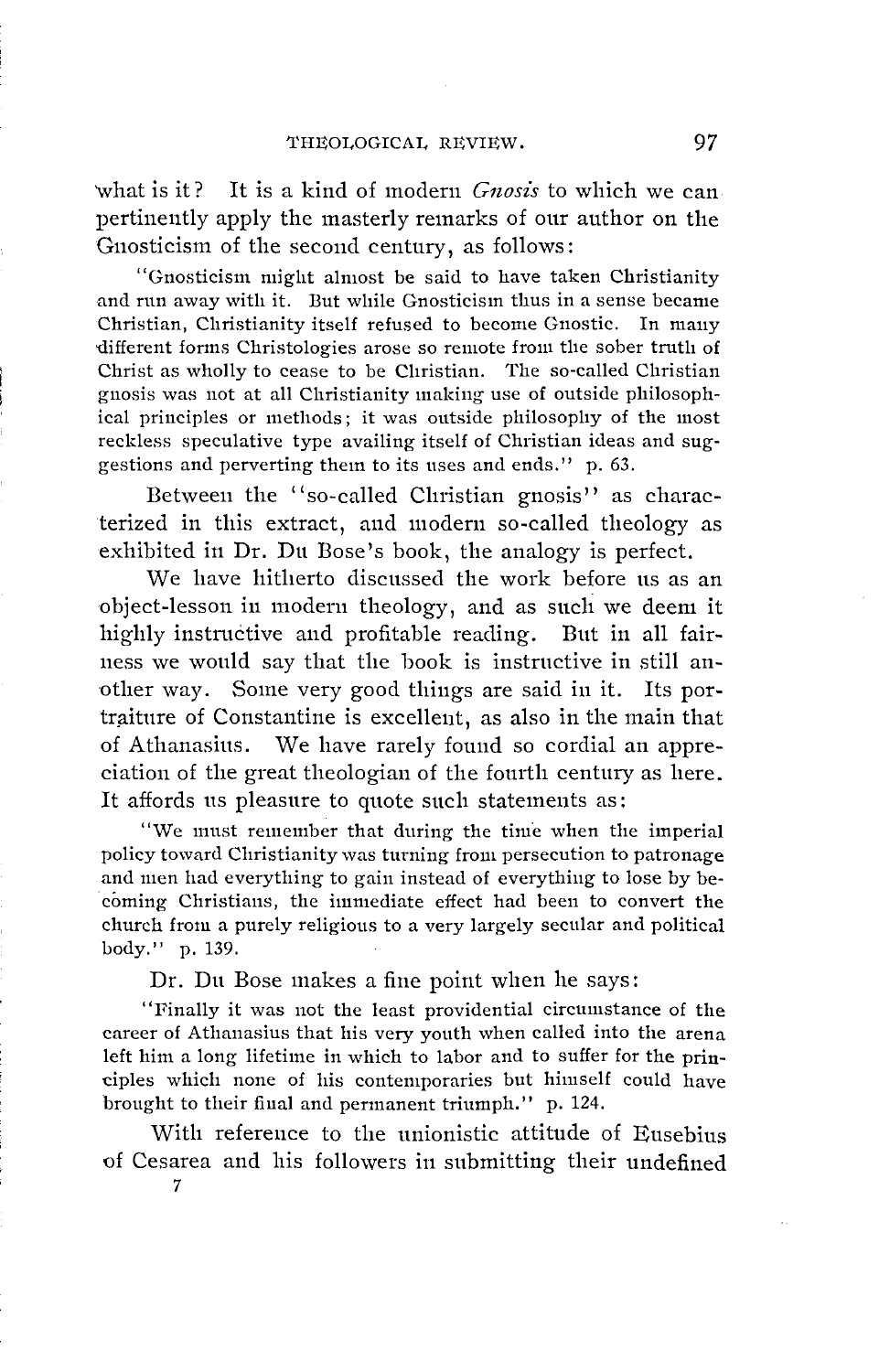creed and opposing the  $\phi \mu o \phi o \phi o \nu$  at Nicaea we find the exquisite stricture :

"The claim for it (the Eusebian formula) was that it was the language of Scripture, and of the traditional faith; the issue made was that it was wrong und unwise to use a language outside of these to express or explain divine truth. But the question was not what. Scripture and tradition said-they were all agreed on that; but what Scripture and tradition meant, upon which they disagreed. You can· not interpret and explain Scripture by simple quotation of scriptural language or expressions, but only by the use of other terms by means. of which they might be defined and illustrated." p. 122.

Of Pope Leo I, who happened to be on the orthodox side in the Eutychian coutroversy, our author very truly remarks:

"lt was characteristic of Leo that throughout his career he sub• ordinated and consecrated his great personal gifts and powers to the task of consolidating and extending the paramount authority of the Roman see." p. 263.

And we would most cordially recommend to the most serious consideration of every theologian, our author not excepted, his beautiful saying: "Truth alone unites, error *only hopelessly confuses and divides.*" p. 127. A. G.

**Christianity and Social Problems.** By Lyman Abbott.<sup>1</sup>) Bos. ton and New York. Houghton, Miflin and Co. 1896. -370 pages 16mo., gilt top, *\$1.25.* 

"Christ's mission was twofold,"—this is the opening statement of Dr. Abbott's *Preface,* and it is thus in a two· fold sense the πρώτον ψεύδος of his book. Christ's mission

<sup>1)</sup> *"Abbott, Lyman,* D. D., Congregationalist, b. at Roxbury, Mass., Dec. 18, 1835; graduated at New York University, 1853; was for a time partner in his brother's law-firm, but then studied theology under his. uncle, J. S. C. Abbott, and was pastor at Terre Haute, Ind., 1860-65; Secretary American Union (Freedmen's) Commission, New York, 1865-68; pastor at New-England Church, New York, 1866-69; editor of *The Illus*trated Christian Weekly, 1871--76; and since 1876 of The Christian *Union.* Elected pastor of Plymouth Church, Brooklyn, as successor o( Henry Ward Beecher, 1889." Schaff-Herzog Encyclopaedia.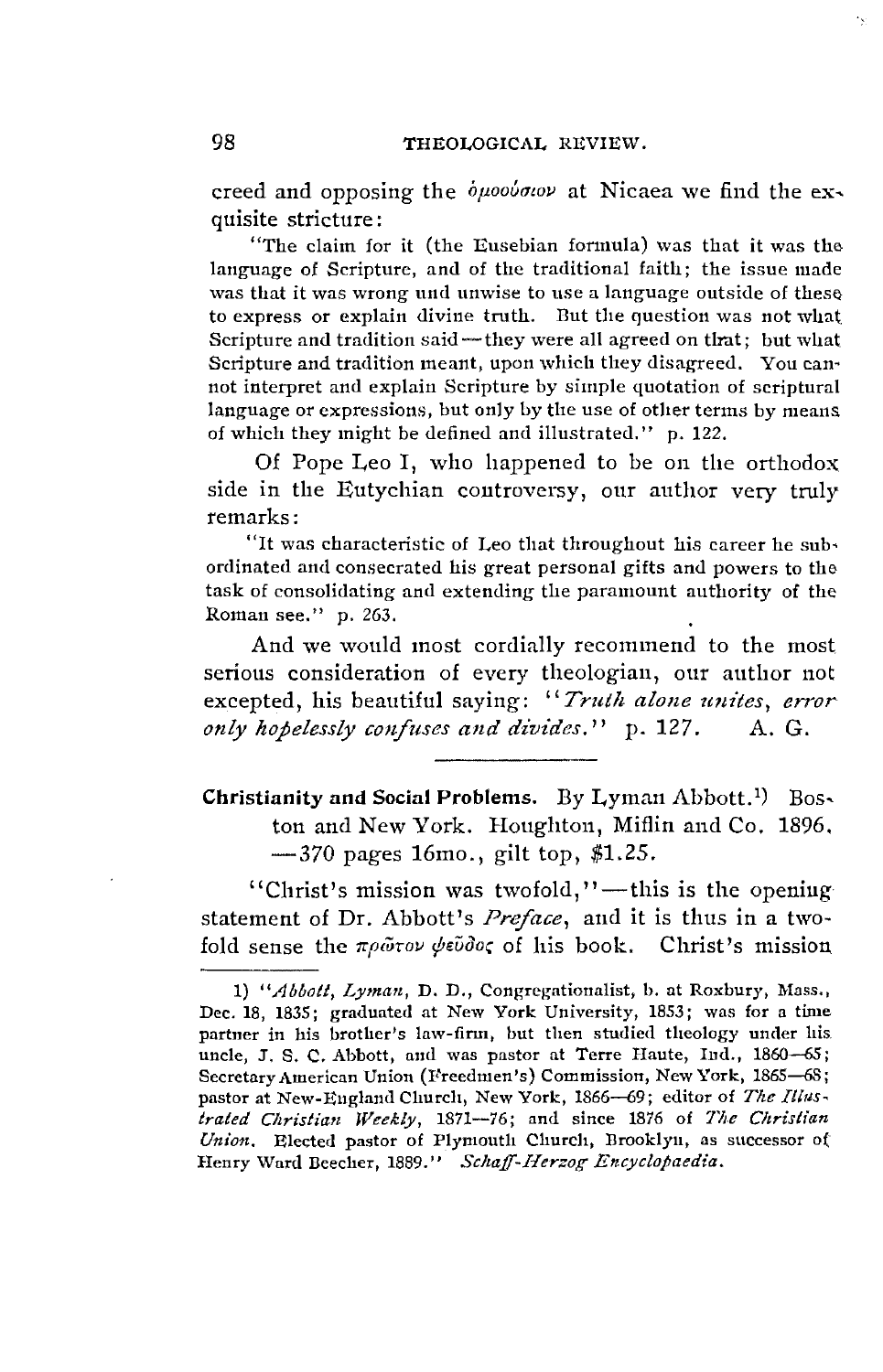was one, and one only, "to redeem them that were under the law, that we might receive the adoption of sons.''1) His very name was called Jesus because he was to '' save his people *from their sins*,<sup>2</sup>) and true to his mission he says, "The son of man is come to seek and to save that which was lost."<sup>3</sup>) Whatever else may be subsumed under the work of Christ is either of the ways and means included in the purpose, or of the effects and consequences related to Christ's work as the fruit is to the tree; but never another purpose aside of and coordinate with the said one object of his coming. Jesus of Nazareth was not a social reformer for the advancement of the temporal interests of society considered in themselves as distinguished from the spiritual iuterests of man; the kingdom he came to establish is *in*  the world, but in no sense *of* the world, spiritual throughout and invisible. Though the children of God eat and drink, the ''kingdom of God *is* not meat and drink, but righteousness, and peace, and joy in the Holy Ghost.'' $4$ ) Says Luther: "Christ does not so rule in his kingdom that we should under him make money, go to war, grow rich and mighty on earth, all of which temporal kings teach and do. For they must see that peace be maintained in their country, that their subjects may live in quiet and harmony and attend to their business. Christ does not reject and condemn all this; for he too eats and drinks as a guest in this world; but in his kingdom, in which he is lord and king, he does not teach us how we should plow, \_sow, reap, keep house, save money, wage war, govern, and rule the people and state."<sup>5</sup>) Christianity is a religion with its doctrines, precepts, ordinances, worships, tasks, and duties, and manifold blessings, but not a social order or a political theory iutended to supplant other theories of inferior excellence and an order of society less conducive to

- 
- 4) Rom. 14, 17. 5) Works Erl. ed., 2, 199,

<sup>1)</sup> Gal. 4, *5.* 2) Matt. 1, 21, 3) Luke 19, 10.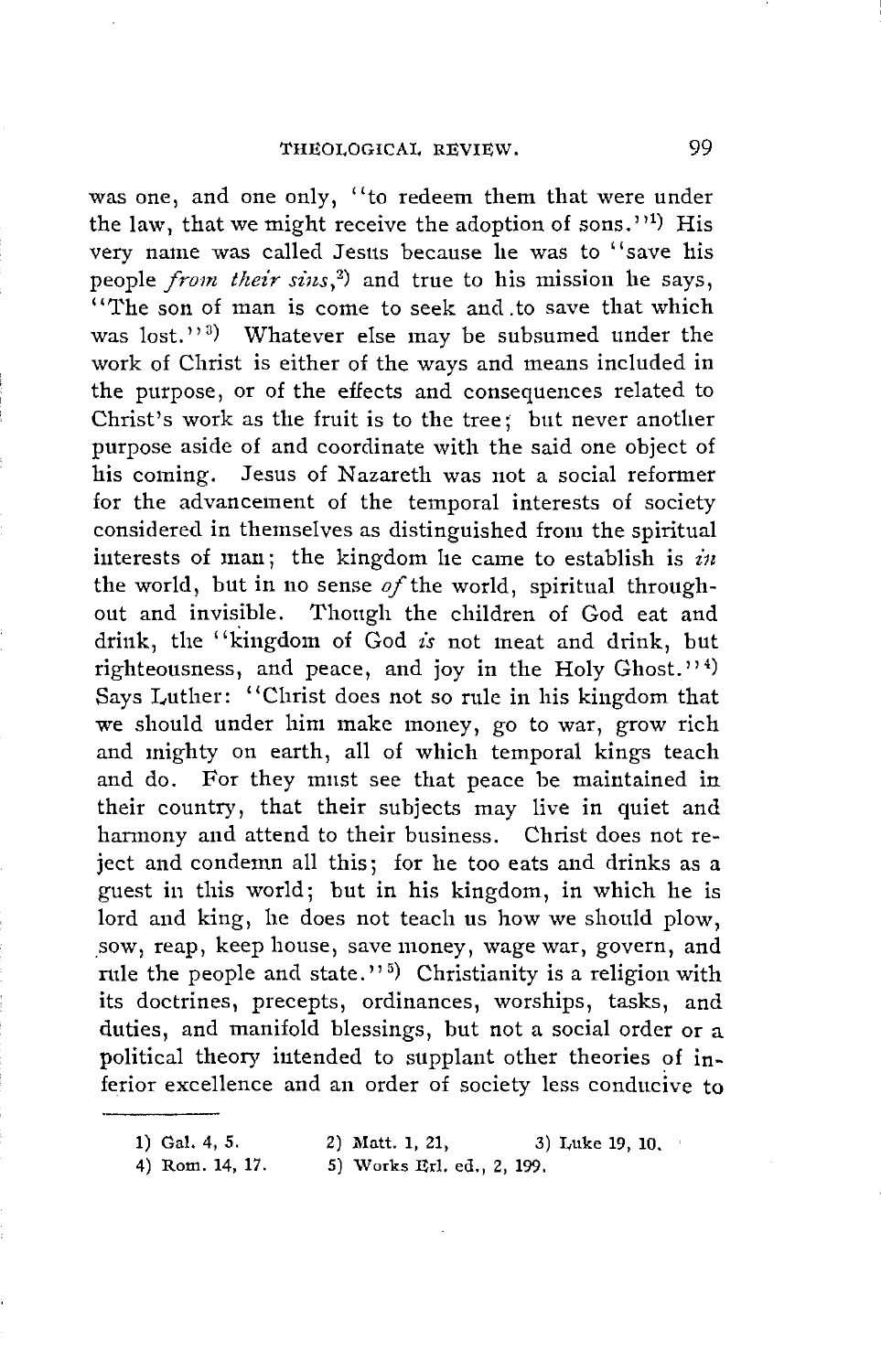the welfare of the individual, the family, and society at large. The church is an absolute monarchy in which the will of the king is the law of the realm, and no one but the fellow citizens with the saints is able and willing to submit to and obey that law, to render unto God the things that are God's.<sup>1</sup>) From the things that are God's, the things which are Caesar's must always be carefully distinguished, and a confusion of the two will invariably prove detrimental both to the church and to the state. The state cannot be constituted under principles which are spiritual throughout while the carnal mind is enmity against God and is not and cannot be subject to the law of God,<sup>2</sup>) and as long as "the natural man receiveth not the things of the Spirit of God, for they are foolishness unto him, neither can be know them, because they are spiritually discerned."<sup>3</sup>) And, in fact, we are in position to quote Dr. Abbott against Dr. Abbott himself when he says:

"Christ proceeded on the directly opposite assumption. He made almost no attempt to change the social order or the social organism. The system of taxation which prevailed in the Roman empire was abominably unjust. Christ said never a word about taxation. Labor was not only underpaid and ill-paid, but, for the most part, worked with its hands in manacles; but Christ never said a word about slavery. If drinking and drunkenness were not as bad in their forms then as they are now, by reason of the modern use of distilled liquors, then comparatively unknown, drinking habits and animalism, in all its forms were worse in Greece than they have ever been in America; but Christ never leveled his shafts against the liquor trade, or the making of wine. Pharisaism had the prestige of a great hierarchical system. Christ did not strike at the hierarchy and the system; he struck at the Pharisee, not at the ism. He struck at the injustice, not at the form which the injustice took at a particular era, in a particular country, under particular circumstances, He sought to change, not methods, but men. He struck, not at the outward clothing of the wrong, but at the wrong itself. Accordingly, he said almost nothing about social evils, and a great deal about individual sins. In strictness of speech, a nation does not sin. The in-

1) Matt. 22, 21. 2) Rom. 8, 7. 3) 1 Cor. 2, 14.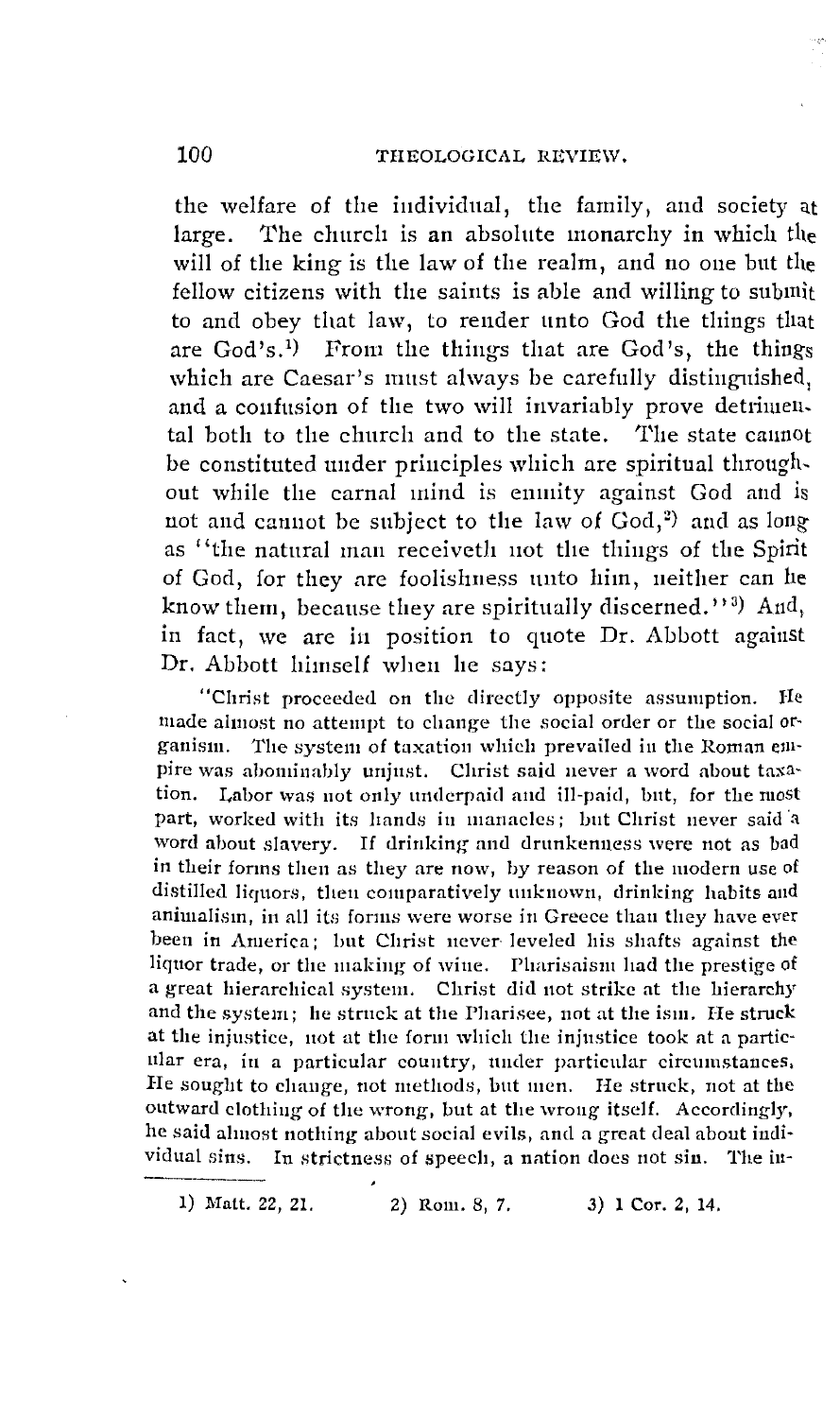dividuals who make up the nation are the sinners. Sins are individual, and Christ proceeded on the assumption that, if we can get rid of sin in the individual, we shall get rid of evil in the state; but if we leave the sin in the individual, all soeial refonn will result only in a change in the form of social evil.

"Christ's method of dealing with soeial injustice is strikingly illustrated by the history of the abolition of slavery. Leaving the slave in bondage and the master in power, Christianity delivered to them hoth its twofold message. To the master it said, Give unto your servants that whieh is just and equal, forbearing threatening, knowing that your Master, also, is in heaven, neither is there respect of persons with Him. To the slave it said, Art thou ealled, being a servant? eare not for it; with goodwill do your service, not with eye-servicc as men-pleasers, but in singleness of heart, as unto Christ. It thus dignified the slave and honored his toil. Under his teaching, slaves did not count themselves disgraced because they were slaves, nor degraded either by the toil put upon them, or by the unjust punishments often inflicted upon them. Under this teaching the masters came to look upon their slaves as their brethren, to whom they owed far more than the law required of them, far more than self-interest could suggest to them. By this conception of it the whole relationship of master and slave was lifted up and transfigured, as an earthly parable of the relation between man and bis God. Sehmidt's 'History of the Soeial Results of Early Christianity' and Lecky's 'History of European Morals' traee the effect of this teaching in the gradual and unrevolutionary abolition of slavery. Says the former: $-$ 

" 'Long before Chrysostom had raised his voice in favor of slaves, there had been glorious examples of Christian masters freeing their slaves. The earliest known of these is Hermes, Prefect of Rome under Trajan, who embraced Christianity with his wife, children, and 1,250 slaves. On Raster Day, the day of their baptism, Hermes gave them all freedom, and ample assistance to cnable them to gain a livelihood. Shortly afterwards he suffered martyrdom with bishop Alexander, who was the means of his conversion. Another Prefeet of Rome, under Diocletian, Chromatins, was celebrated in the church for his zeal and charity. He set free  $1,400$  slaves, and gave them abundant means of support; he said that those who had God for their Father ought not to be the servants of man. Melania, with the consent of her husband Pinius, gave freedom to 8,000 slaves; Ovinius, a French martyr, to 5,000. These great examples were followed by Christians who were not so rich. In the early part of the fourth cen-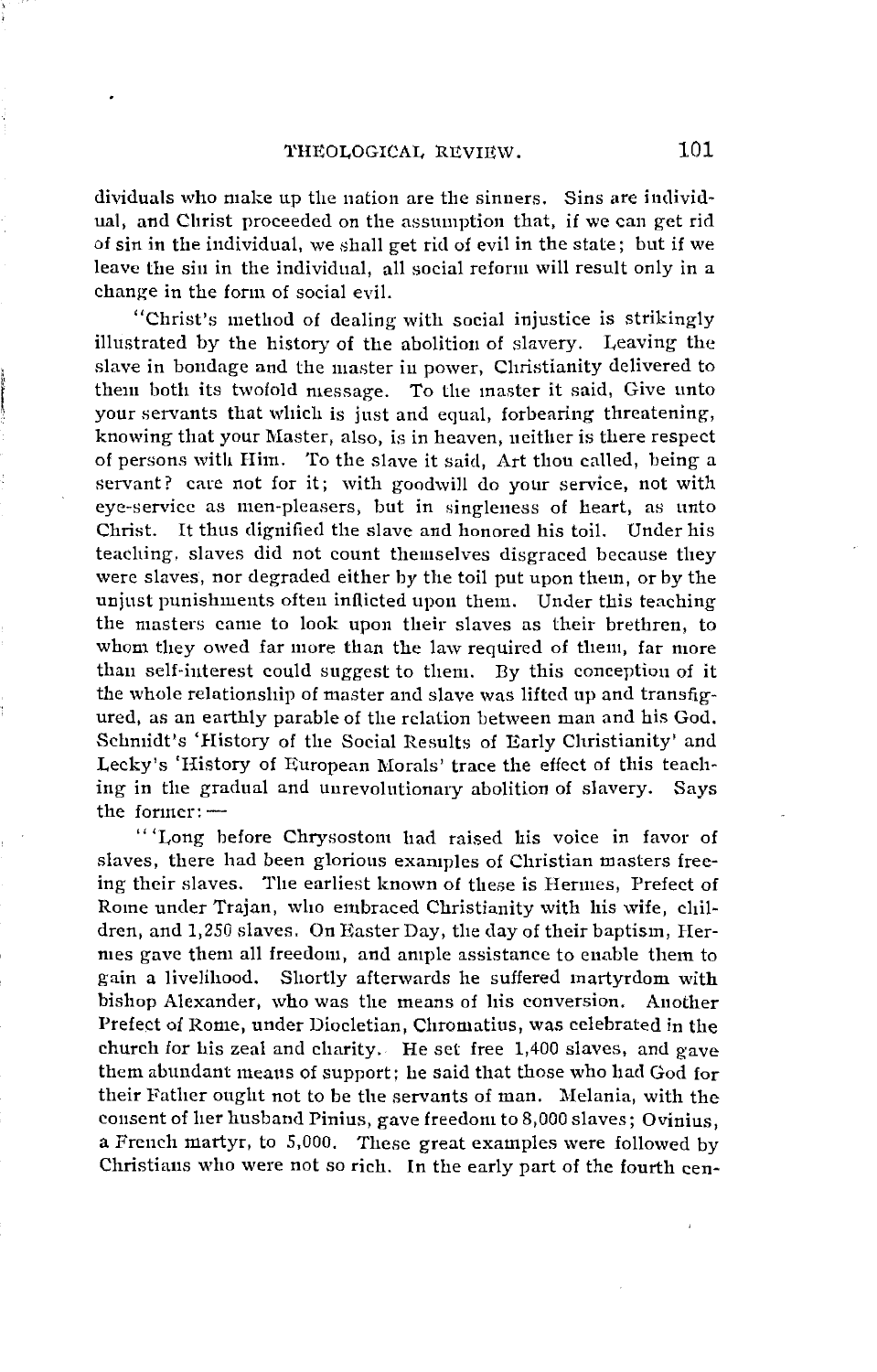tury three brothers set free their seventy-three slaves. Augustine told the people in one of his homilies that several clerks of the church of Hippo were going to emancipate some slaves they possessed. We cannot doubt that many others did the same, though the historians, struck only with what shows in large proportions, have preserved no account of the less startling facts. Whilst rich pagans directed in their will that the blood of their slaves should be shed in combats in the arena, Christian masters, taught by the church, gave freedom and legacies to their slaves, by their will.'" pp. 130 ff. -

But there is still another misconception which pervades the entire work before us. The title of the book is "Christianity and Social Problems." Now the doctrine of Christianity is properly the Gospel of divine grace in Christ Jesus; the soul of Cliristianity is *faith* in Christ, the savior of mankind; the end and aim of Christianity is the eternal salvation of sinners and the glory of God; the signature of Christianity in this world is the cross of Christ borne by the followers of Christ. Of all this, however, very little is said in this book. On the other hand we hear of the Golden Rule, of Clirist's law of the family, Clirist's law of service, Christ's law for the settlement of controversies, all of which are not specifically Christian at all, but simply applications of the moral law, "Thou shalt love thy neighbor as thy $self.$ " If this is Christianity, then Christianity might have been essentially what it is without Christ, the Redeemer. But the substitution of the Golden Rule, according to which all men must be damned, for Christianity, by which sinners are saved, is so generally practiced to-day and so pernicious a perversion of the truth, that thousands are thereby deceived into the fatal error of mistaking themselves for Christians while, in fact, they are as truly "without Christ"<sup>1)</sup> as any pagan ever was. If Christ were only or chiefly a new law-giver, he could not be the Savior of the transgressors of the law. And that the moral precepts of Christianity are in substance what they are, simply the moral law in-

<sup>1)</sup> Eph. 2, 12.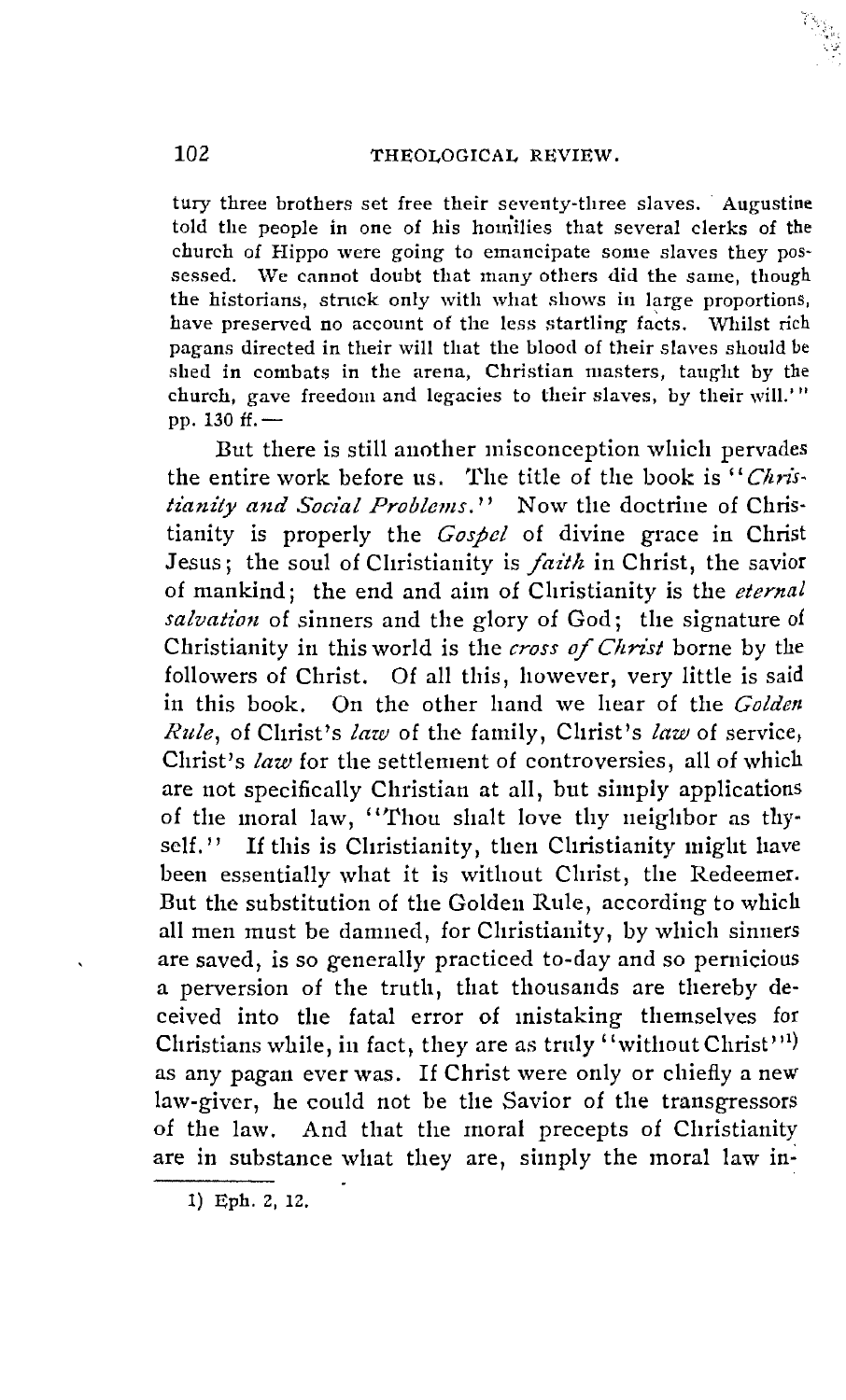scribed in man's heart by the Creator's hand, is ample evidence of the comforting truth tliat Christ is *not* the author and promulgator of a new, a specifically Christian, law, and that, therefore, his mission must have had a different, a higher import and purpose than what our author wonld make it when he says: "In his life work he was more than a social reformer, - he was a social revolutionist." p. 19.

There are other things in this book to which we take exception. Thus when the author says of the Jewish people:

"Their sacred books, which constituted their sole literature, required them to live soberly, righteously, and godly in this present life, as a necessary means of realizing the hope of a life to come." p. 2.

Speaking of the Apostles of Christ, he says:

"Instmcted in the principles of a new social order, inspired by a new and divine life of faith, hope, and love, the disciples went forth to preach the kingdom of God on earth. Of course they could not believe that they were to establish this future kingdom. . . . lt was impossible that they should believe this, and they did not. They believed the Messiah would come again in great glory. They waited and watched for that coming, and grew heartsick because he did not come. Little by little the church abandoned its hope of a worldwide kingdom, drew a line between itself and the world, and applied the teachings of their Lord only to the church. It divided men into two classes, the religious and the secular." p. 25 f.

He thinks that the Jews in the time of Solomon

"knew nothing of the Trinity, the divinity of Christ, atonement, the inspiration of the Bible." p. 147.

According to Dr. Abbott's estimate,

"the difference between the rationalist and the orthodox to-day in their iriterpretation of Christ seems to be chiefly this: Both look at the image in the mirror; the orthodox says, 'This is the image of God;' the rationalist says, 'This is not the image of God, but God looks exactly like him.'" p.  $352.$  -

The suffering and death of Christ was void of its chief and proper purpose, if the following statements are true:

"Man is God's child, and therefore has supremacy over himself. This is the divine foundation of liberty in State, in Church, in Society, - the doctrine that in man himself is dormant a power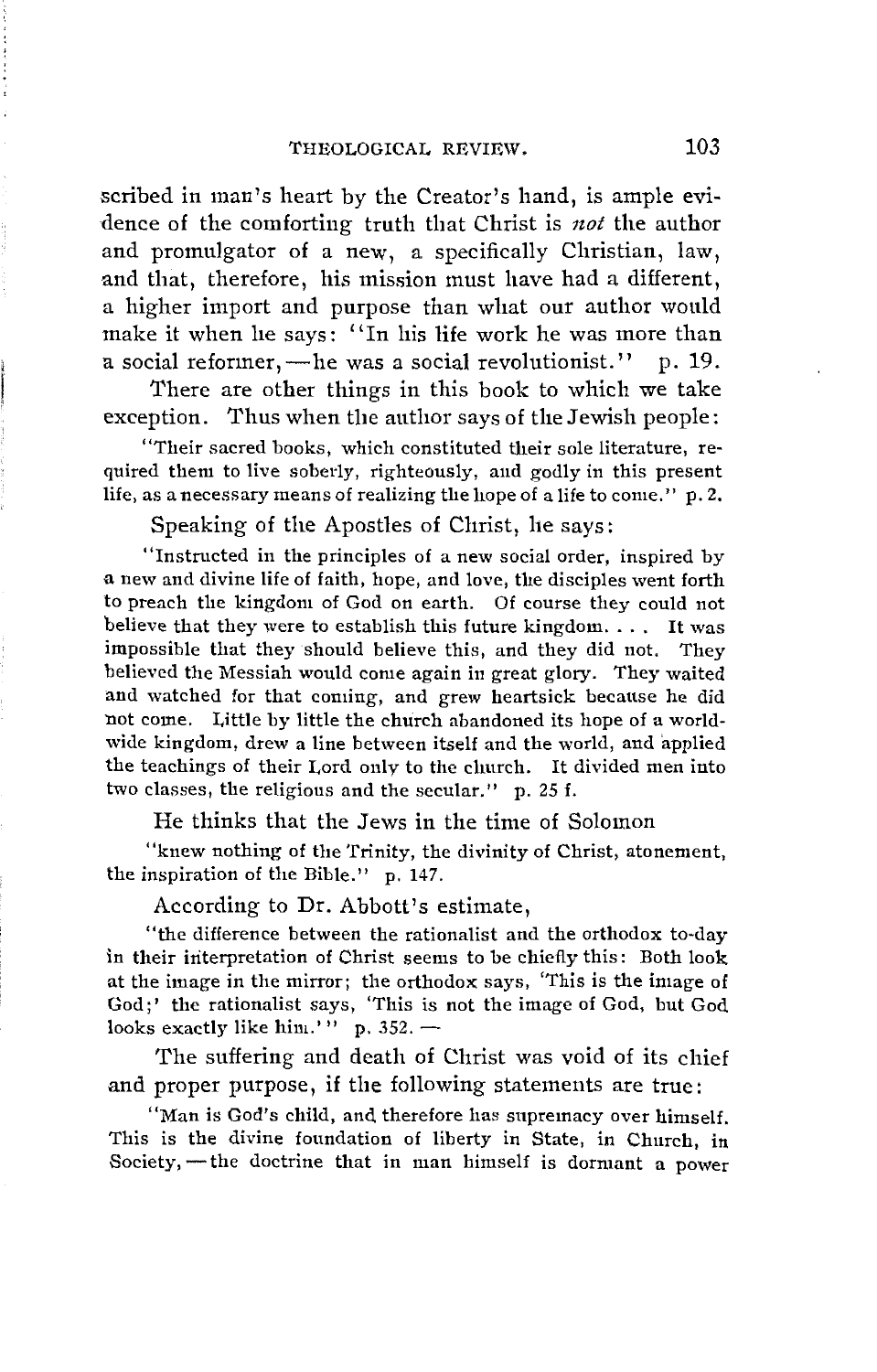to control himself  $\dots$ ; man is God's son, and sonship gives him liberty. . . . Our Goddess of liberty ... should be the figure ot Christ; he holds the torch which illumines the world." p. 364.  $\sim$ 

'I'hese specimens will suffice to show of what stamp Dr. Abbott's *theology* is, and knowing this, the reader will not be surprised at other neological utterances which he will encounter in the perusal of this, otherwise, highly interesting book. Having for many years made the labor questiou and other social problems the subject of extensive and continued study, we do not hesitate to say that, as far as the *sociological* scope of the work is concerned, we have found bnt very few books of superior excellence. With few exceptions, the sociological positions occupied and ably advocated by the anthor are those of the *materiale* of the moral law in its bearing upon the points taken up for consideration. The following extracts will go to substantiate our judgment.

"The church at Jerusalem is sometimes referred to as having adopted a species of communism because the disciples held property in common. But it was not communism, and it was not, strictly speaking, communistic. For the church did not deny-on the contrary it affirmed-the rights of private property. The members of the clmrch might turn their property into the common stock or not, as they pleased, and might turn in as much or as little as they pleased. The contribution to a conuuon treasury was a wholly vol· untary contribution. When Ananias and Sapphira sold a possession and pretended to offer the proceeds of the sale to the church, while they really gave only a part, Peter, in his condenmation of them, affirmed the right of private property, and the recognition of that right by the infant church. 'Whiles it remained,' said he, 'was **it** not thine own? And after it was sold, was it not in thine own power?' **A** brotherhood which has a common treasury, and to which any mem• ber may contribute all or a part of his property as he pleases, is not, properly speaking, a communistic brotherhood. Such holding of property in common for special purposes is not communism nor communistic, for it does not tend to the doctrine that there is no true right of private property." p. 74 f.  $-$ 

"Property is a trust. Whatever a man possesses is given to him, but the gift is not absolute; it is a gift in trust. He is to use it for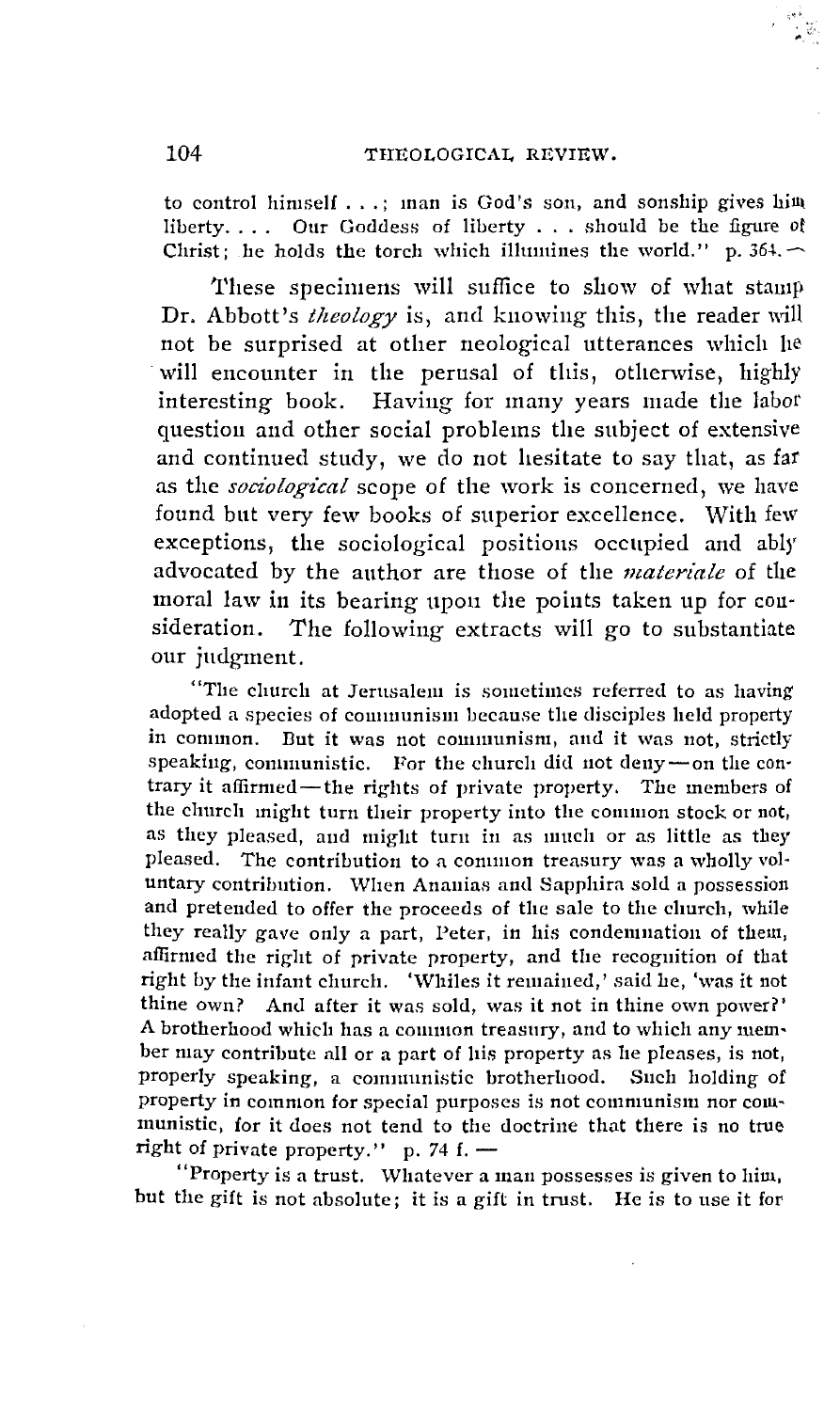the benefit of the whole comnmnity. He is to consider himself only as a single member of that community. The doctrine that property is a trnst is implied in the law, 'Thou shalt love thy neighbor as thyself.' If love means emotional ecstacies, this is not a command to love at all. No man is entranced by his own picture, thrilled by his own loveletters, or desirous to caress himself, to love one's neighbor as ane's self is to count one's self one of the comnmnity, and treat all as worthy of equal consideration. If it is right to respect a neighbor's property, it is right to respect one's own; but it is not right to have one law for one's self and another for the neighbor. He who loves his neighbor as himself will couut his own interests part of the common interests; his rights will be measured in his judgment by the rights of his neighbor. Personal welfare and public welfare will become identified. Egoism and altruism will be cooperative, not conflicting. The doctrine that property is a trust is explicit in the teachings of Christ concerning property. Man is a steward; to different men are given different possessions; each one is to trade with the talents entrusted to him, but all are to give account to the Master in a future day of reckoning. Christ reinforces this truth by showing the wisdom as well as the beauty of beneficence. Even the unjust steward who does not care for his Master's interests, or for those of the tenants, is shrewd enough to seek the tenants' favor by his administration of his Master's estate for the tenants' benefit. The right use of property is one of the tests of the judgment day. The faithful and wise servant is one who sees that his Lord has made him ruler in order that he may give to the servants of the household meat in due season. Not skill to acquire, but skill to bestow, is evidence of wisdom. The man who, when his barns are full to bursting, purposes to build greater barns for more grain, and whom the world calls shrewd and prosperous, Christ calls Fool! For such a man knows only how to accumulate, not how to distribute. . . . This is Christ's law of ownership. Property is a trust. Every man who has property is a trustee. Whether it is one dollar or a hundred and fifty million dollars, in no way affects the nature of the responsibility. Any man who uses his property, or any part of his property, for himself alone is guilty of a breach of trust. He is a defaulter before God. For his defalcation he must at the last give account. It will not be enough that he has earned the money honestly; nor that he has not used it oppressively; nor that he has given certain portions of it  $-a$  tenth, for example  $-\text{in}$  what he calls benevolence. lt is not his to use. To the affirmation, 'What's mine 's mine,' the answer of Christ is, 'It is not.' No man owns anything. At the last every man must meet the question, 'How have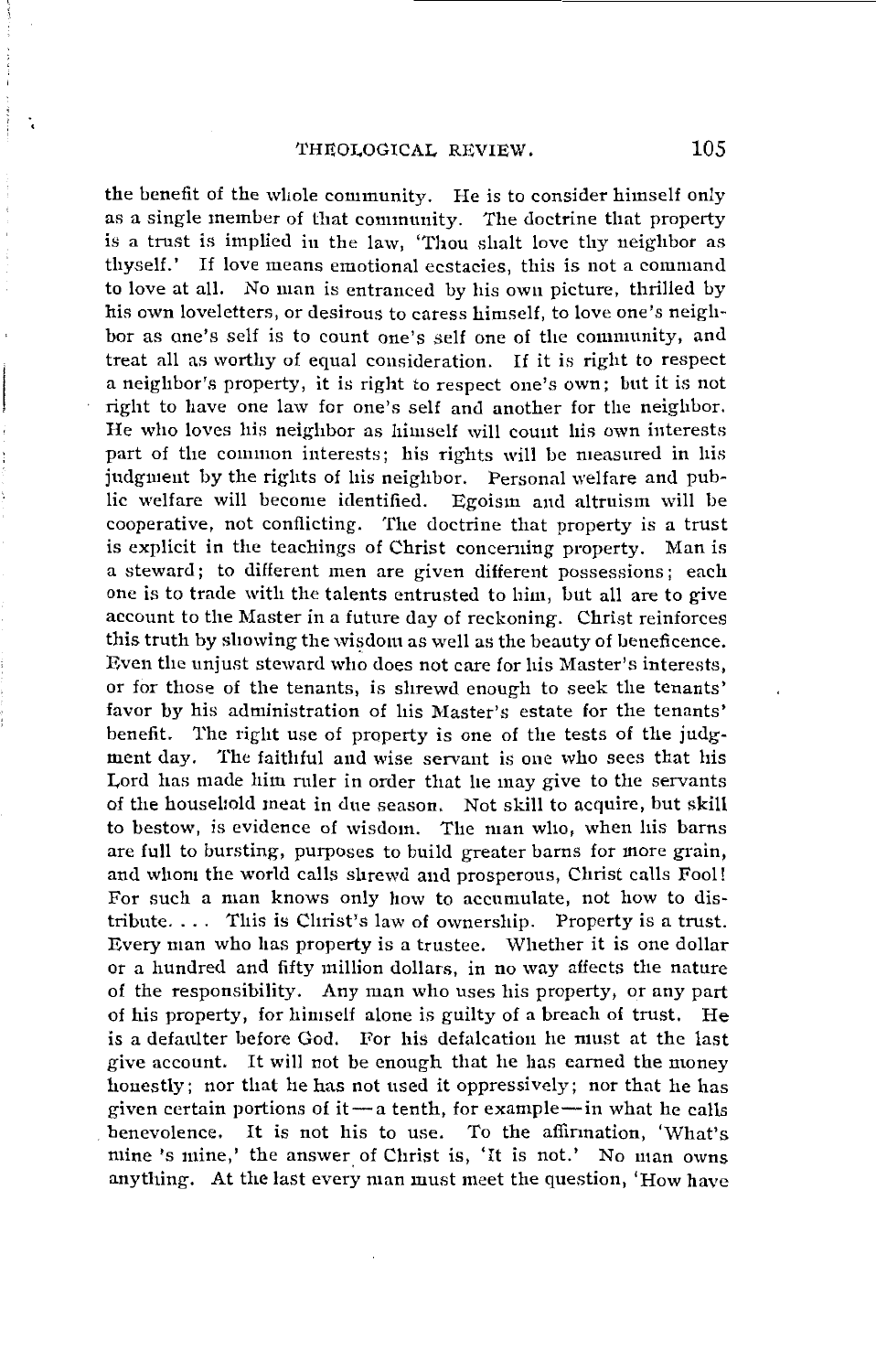you administered the trust?' If he is wise he will be asking himself this question day by day....

lt does not follow that all property is to be held in common and administered in common, but it does follow tliat any man who con· trols any part of his property, whcther it has come from the soil or from natural forces, or from public highways, or from what he calls private enterprise, has taken it from the hands of God, and is to ad· minister it in trust for humanity. That is the doctrine of Christianity. It leaves to the people individual enterprise; it contemplates and in· tends variations of wealth and of condition; but it maintains this fundamental principle: That every man is a trustee, and every man must account for the administration of his trust.

He is a trustee, first of all, for his own family. 'Whatever money comes to us we are to hold in trust, first, for our own household, not for luxury, which enervates and destroys, but for education, culture, development. We have not only a right, but a duty, to make pro· vision for the manhood of our boys and the womanhood of our girls.

Next, we are trustees for those who are engaged with us in in· dustrial life. A writer in the 'Forum' a few years ago expressed the following judgment: $-$ 

'I admit-no, I assert-the demands of charity on every human being, but charity and business are and forever ought to be divorced. An employer is under no more financial obligation to his workmen after he has paid their current wages than they are to him, or to a passerby on the street whom they never saw.'

I believe that is an unchristian heresy. Every man who lias workingmen in his employ is a trustee for them. He and they are in a true sense partners engaged in a common enterprise. He owes them an obligation which wages do not meet. The first duty of an employer to his employed is the duty of loyalty. When a ship foun· ders in storm, the captain is not the first to abandon her, leaving the crew to go down. When a regiment is in peril in battle, the colonel does not flee and leave the regiment to go under the sod. When the Christians in Armenia are trembling in fear of martyrdom, the mis· sionaries do not follow the advice given to them and flee to the coast for protection. They stay with their native Christian brethren so long as staying can be of any possible service. And the time will come when every merchant and every manufacturer will follow the exaruple which is now set by many a merchant aud many a manufacturer, and will stand by bis crew in stormy times.

Lastly, there is the trust held by men of wealth for the benefit of the entire community." pp. 81 ff.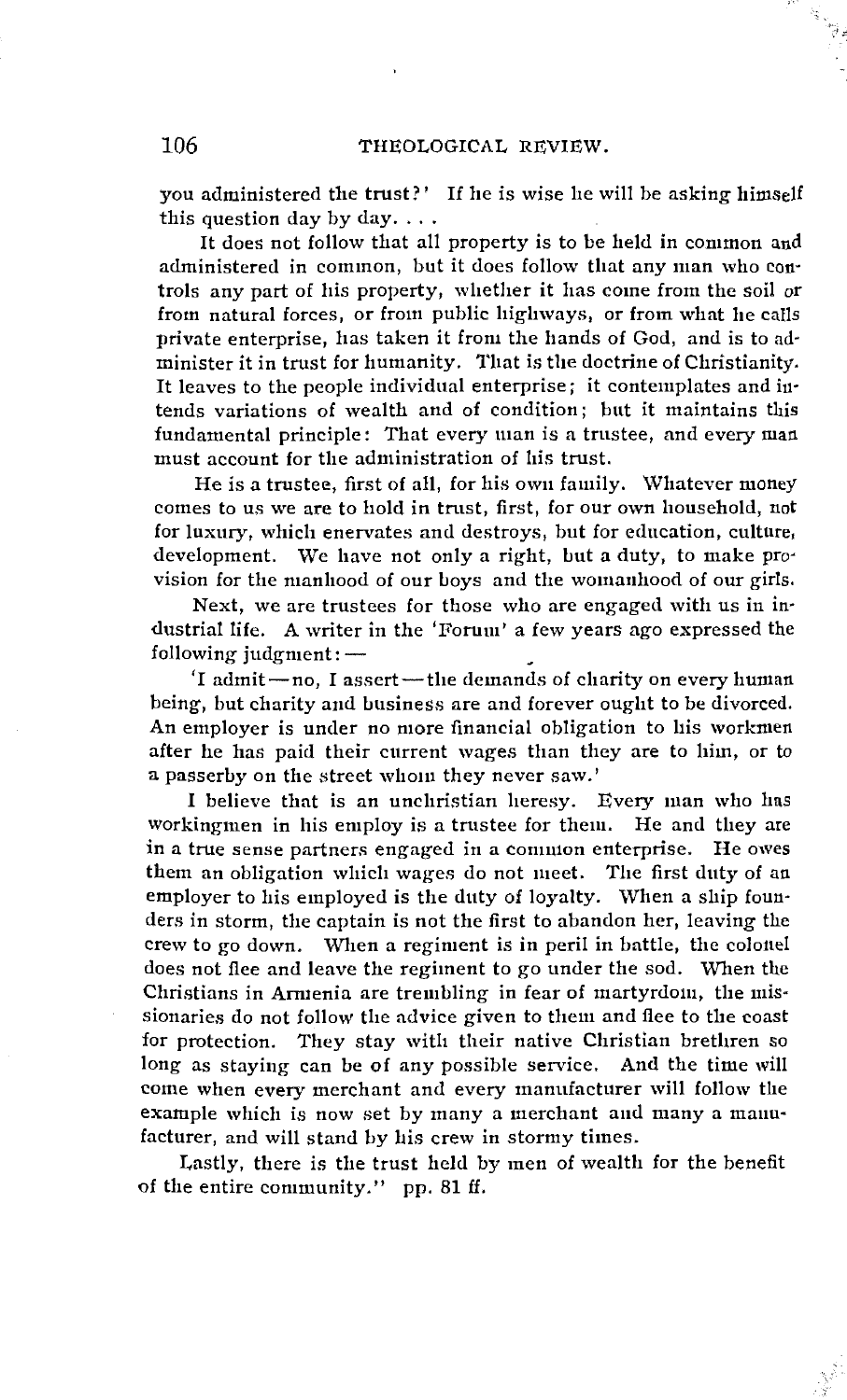"In all work hand and brain must cooperate. Labor is not all hand-labor. An American humorist has said with great truth, 'In the sweat of thy brow shalt thou eat bread, but some men sweat outside and some inside.' The brain has need of the hand, and the hand of the brain. Both are entitled to their share of the world's pro ducts, but this one fundamental truth remains: the world has just so much as we put into it; no more. If we do not by onr consecrated use of hand or head or heart, by our personal activity or our wise direction of the activity of others, by our serving or our suffering. endeavor to add to the world's wealth-material, intellectual, or spiritual  $-$  at least as much as we have taken out of it, we belong in the category of the beggars, the thieves, and the gamblers.

"The first principle, then, is respect for labor, and respect for each other's labor; respect by the man who works with his brain for the man who works with his hand, and respect by the man who works with his hand for the man who works with his brain,  $-$ mutual respect. When we have thoroughly learned this one fundamental principle, that to destroy is not honorable and to produce is, that the glory of the nation lies in its production, that the glory of life lies in adding to the wealth of life,  $-$ its material, its intellectual, its spiritual wealth, - we shall have learned one great underlying lesson. Until we have learned this all other learning is in vain, for this is the foundation. The greatest of all is the servant of all. We believe this in the church: the minister is the servant of the congregation. We believe in politics: the President is the servant of the people. We shall not get to the Christian basis of industry until we come to recognize in industry also that there is no such thing as independence, and that the greatest and the richest and the strongest is great only as he is the servaut of the weak and the poor." p. 177 f.

"The final authority in the normal family is the husband; he is the head of the household. What is the alternative? Either there is a rift in the family, in one department the wife supreme, in the other department the husband supreme, neither entering into the other's department, - then there is not a unit, not these twain one flesh, not a single person with one life, one will, one heart; but a divided household, divided at the very foundation: or there is a perpetual struggle goiug on between the husband and the wife; she endeavoring to get control by cunning, he endeavoring to get control by force; she generally getting the better of it, for cunning habitually gets the better of force,  $-\theta$  then the family is a perpetual battlefield. Or else the divine order is reversed, and the wife is the head of the household, - a condition which does not need any comment.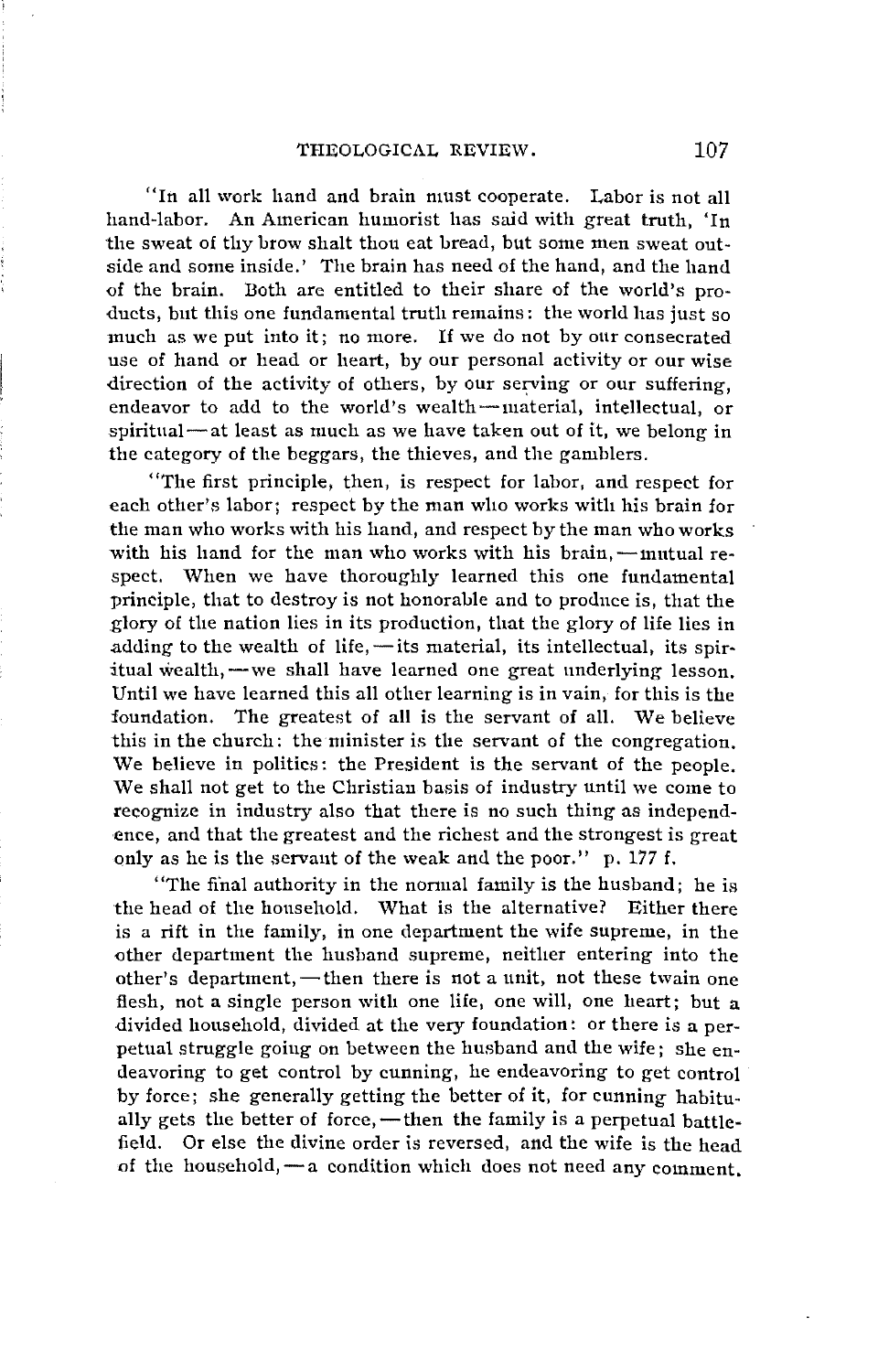#### 108 THEOLOGICAL REVIEW.

The husband and wife may wisely divide between them, by a com· mon consent, the responsibilities of the household; that does not af· fect the autocracy. In some families, through invalidism, intellectual or physical or moral, or all three combined, the husband cannot be at the head and the wife must be, usually to the discomfort of both. But that is not a normal household. The normal, the divine order, is the order in which the husband is the head of the household, and the household is an autocracy.

"This is not to affirm that man is Superior to woman. Tlint has often been affirmed; I repudiate it with indignation. lt is not to affirm that the husband is superior to the wife. That has been affirmed: I repudiate it no less iudignantly. There is no question of superiority or inferiority. The question is of headship, not of superiority. An inferior individual may be a superior officer. During the Vicksburg campaign Grant was the greater geueral, but Halleck was the superior officer. The President of the United States is the head of the nation, but he is not necessarily the greatest man in the nation. I understand then, that Christ's law of the household, as interpreted and applied by Paul, involves these two laws: First, Wives, submit to your husbamls; second, Husbands, love your wives, as Christ loved you and gave himself for you. In the poems and stories and sermions, the women are eulogized as cross-bearers. It is small credit to husbands that literature always puts the crosses on the wives. lt is the men who ought to be the cross-bearers.

"This does no dishonor to women. lt is honoring her. lt does not deprive her of her rights. lt confers upon her the rights which paganism takes away. For, in the order of nature, mau is the soldier. lt is the man who is to shoulder the musket and go forth to hattle to protect the wife. If bread is to be got by hard toil, it is the man who is to subdue nature, and get the bread for his wife. lt is not a woman's right to harness herself with the ox and plow in the fields, as women do iu some countries. lt is the man who is to do the work aud take the responsibilities, that woman may minister to love and life. Responsibility and authority are always commensurate. An undefined authority means an undefined responsibility, of all responsibilities the hardest to bear .... I canuot look with enthusiasm upon the new era in which womcu are rushing into every kind of employment, and lowering the wages of men by doing men's work. I would not close the door against them, nor shut them out from auy vocation; I would give them the largest liberty. But men, with their strong arms, ought to fight life's battle and win life's bread, and leave the women free from the burden of bread-winning and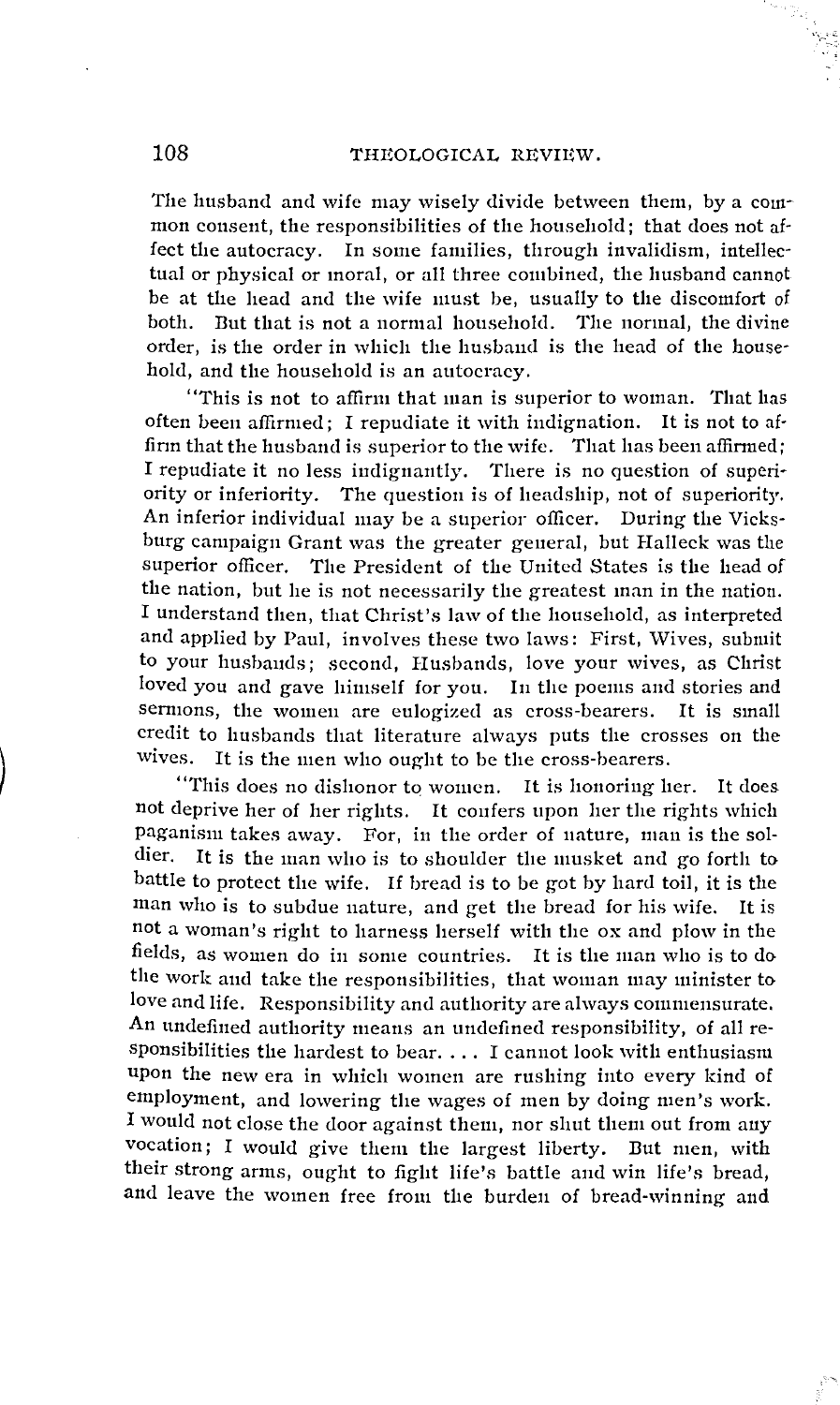battling, that they may minister to the higher life of faith and hope and love. Nor will our industrial situation be what it ought to be, until every faithful husband and father can earn enough for his wife and children, without calling them to labor by his side in the mine, the mill, the shop, or the office.

Í

"In the third place, since marriage is not a civil contract, and the husband and wife are not co·equal partners in a connnon enterprise, marriage is not dissolvable at the pleasure of the parties to it. The counnon argument for such dissolution is very simple and easily stated. 'Why should those remain bound together by law whose hearts are not bound together by love? Why should a woman remain in marital bondage to a man when she does not love and perhaps cannot even respect him? Marriage is the union of souls; if the souls are not united the marriage is dissolved.' Such is the argument for freedom of divorce. Such is not Christ's view of either marriage or divorce. Marriage is not a union of souls: it is the mating of two persons in one flesh. Two souls may be joined, and yet there be no marriage; marriage there may be, and yet no union of souls. Marriage is the creation of new earthly relation. For the highest happiness, where the life is one the souls should be one; but it is the unity of the lives, not of the souls, which constitutes marriage. Hence marriage ceases at death, though spiritual union does not. Hence, too, marriage is not dissoluble because love is dead. The mere cessation of sympathy no more aunuls mar· riage than it ammls any other family relation. lt is very desirable that the son should reverence the father, and that the father should sympathize with the son. But the son does not cease to be a son becausc the father is unworthy of reverence, nor does the father cease to be father because he is unable to sympathize with his son. So it is of the utmost moment that the husband and wife love and honor each other, but they do not cease to be lmsband and wife because they cannot love and honor. I,ove and honor make the result of the marriage blessed, but they do not constitute the relation.

"And as Christ does not accept the definition of marriage as a 'union of souls,' so neither does he accept incompatibility of temper as a ground of divorce. His words on this subject are as explicit as any in his teachings: 'Whosoever shall put away his wife, except it be for fornication, and shall marry another, committeth adultery; and whoso marrieth her which is put away committeth adultery.'...

''The remedy for connubial infelicities is not fiying from them. The remedy for an ill is not flying from it. The remedy for infelicities in the pastorate is not short pastorates. It is more patience by the

f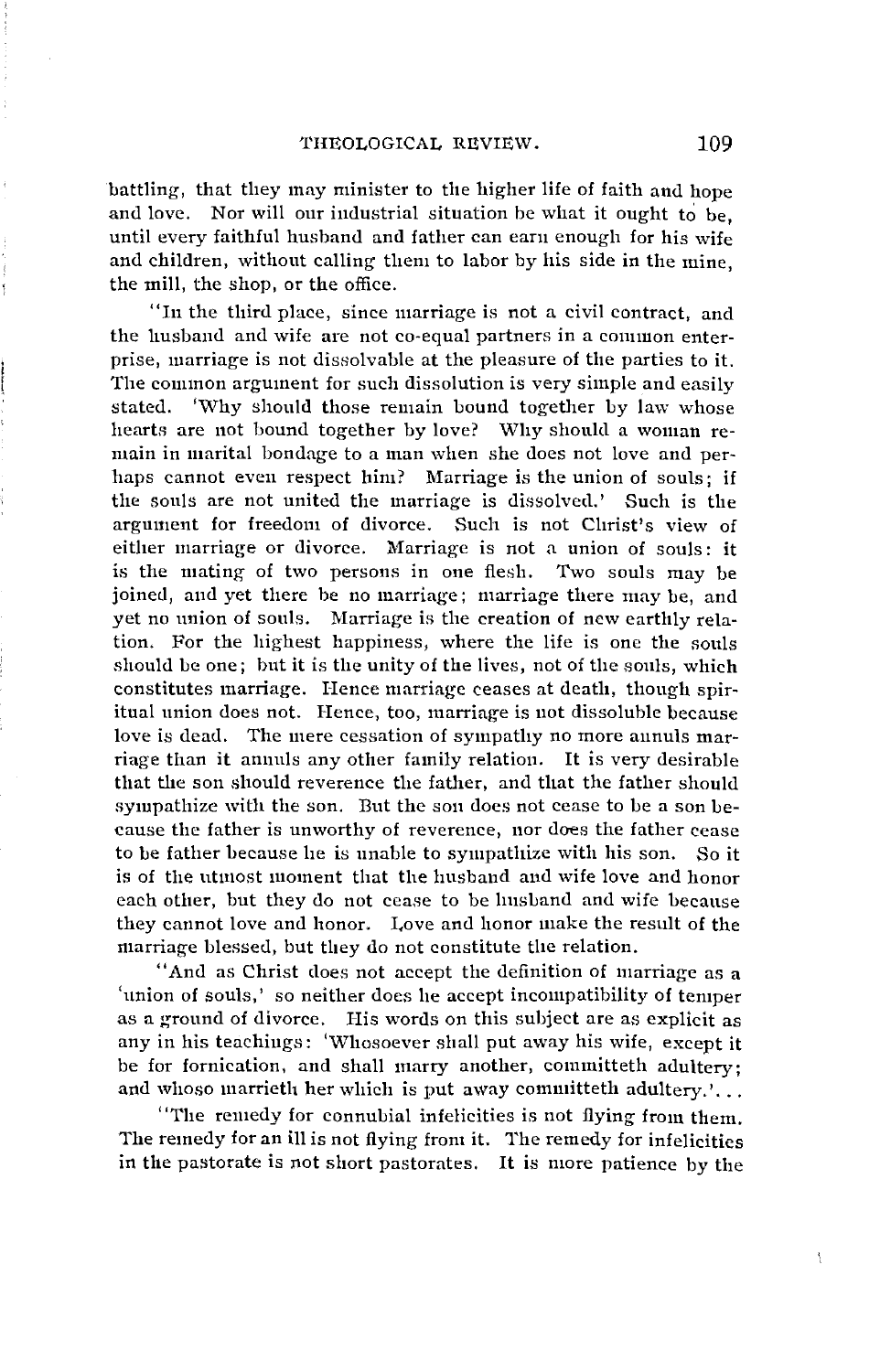pastor towards the church, and more patience by the church toward the pastor. The remedy for the friction which enters into our house· holds is not separation; it is closer union. I have sometimes heard the wife say after a funeral, 'He never spoke a cross word,' and have blessed the widow's short memory. A life without a cross ward would be a miracle of self-restraint. There are very few married couples in which each does not have to exercise patience with the other. The spirit which produces separation is the spirit that suffers and is cross, that seeketh its own, - the spirit of suspicion, not trust; of discouragement, not hope, - the spirit that seeks to escape from life's burdens, not that beareth all things, trusteth all things, hopeth all things, endureth all things; the love which counts another's fault as his burden, and bears it for him; the love which is never sus· picious, but trusting and confiding, and, when confidence is wronged and trust is no longer possible, still hopes: and, when hope long deferred makes the heart sick, still endures; a love like the love of Christ, who, having loved his owu, loved them uuto the end." pp. 148 ff.

All this is, sociologically considered, delightful reading, and social reformers will do well to heed and ponder what Dr. Abbott here says in pointing out the direction in which the solution of the social problems of the day may be, though not ultimately and definitely, yet in a measure approximately, solved aud existing difficnlties may be, though not in all, yet in many cases satisfactorily adjusted. We must, however, once more emphasize that we cannot allow these and similar recommendations to pose as specifically Christian. They are even far from going the fnll length of the moral law, which demands that all our acts should be prompted by the fear and love of God and performed in filial obedience to his will, not because of their expediency or conduciveness to our temporal welfare and the improved condition of society. Society, at large, or the State, which is society organized within a given territory under national and municipal laws and a government with legislative, judicial, and executive functions, can consistently deal only with the *materiale* of the moral law, and with that only as far as it relates to the temporal affairs of the community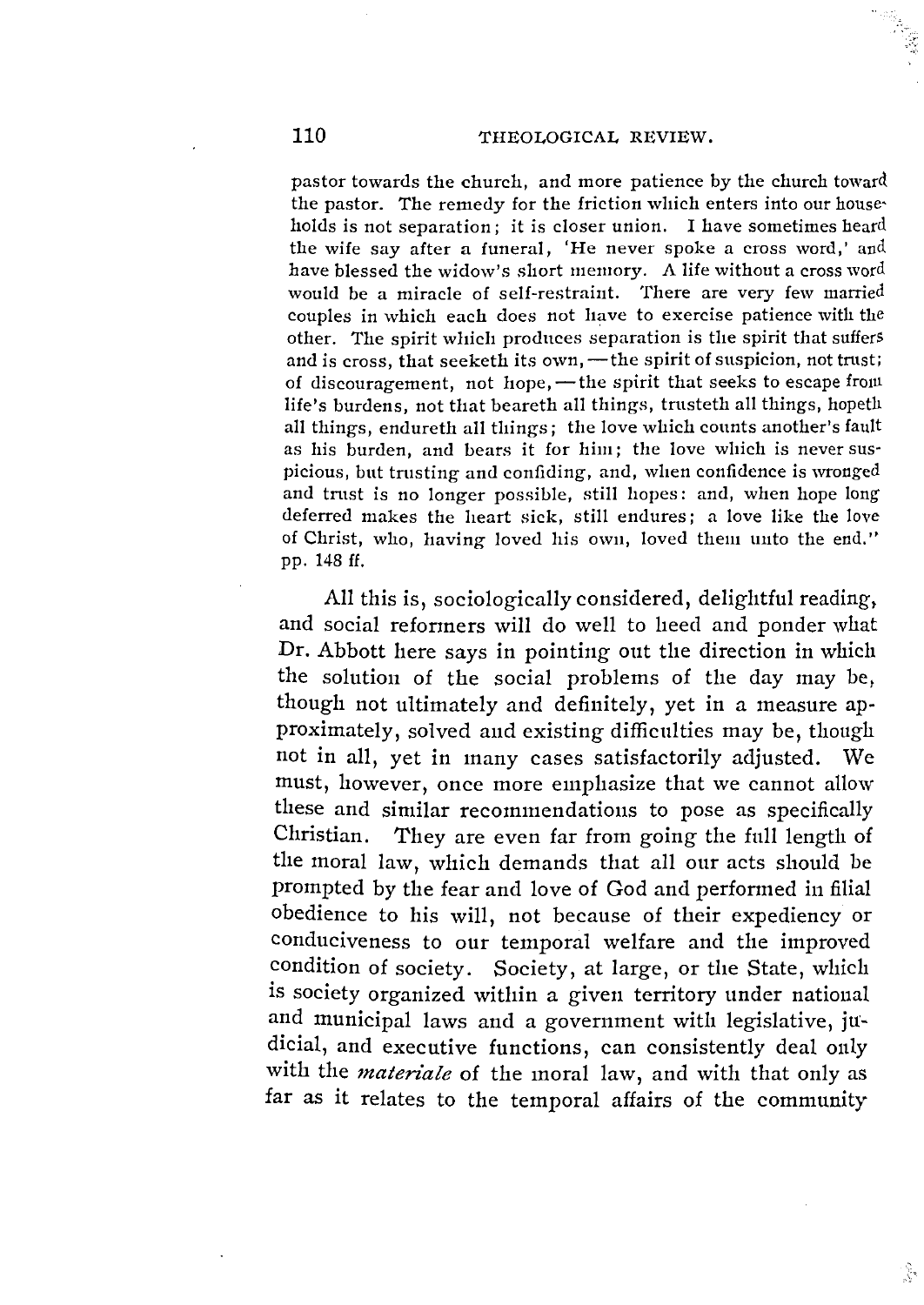and its individual members, while it must leave the entire *formale*, according to which the law is the exhibition of the holy will of God, and also the *materiale* of the First 'fable, to the *religious* life of men and to the religious community, the Church. Civil laws are reasonable and expedient only as far as they can be generally enforced. But the love of God and man can never be enforced and should, therefore, never enter into civil legislation. The love of God and man is the daughter of faith and, like faith itself, can be engendered only by the Gospel. And the Gospel is not an aggregate of social principles, but a means of grace, and was not entrusted to the State, but to the Church, by him who has ordained that civil government should bear the sword. However important the social problems dealt with in Dr. Abbott's book may be, the thorough theoretical and practical separation of Church and State is of greater importance for the welfare of both Church and State.

A. G.

St. Paul the Traveller and the Roman Citizen. By W. M. Ramsay, D. C. **L.** LL. D. Professor of Humanity, Aberdeen, etc. New York: G. P. Putnam's Sons. London, Hodder & Stoughton. 1896. XVI and 394 pp. 8vo with a map. Price \$3.00.

The author of this book is not a theologian; but St. Paul was, and so was St. Luke; and even when a lawyer at the hand of St. Luke ''the historian'' exhibits "St. Paul the traveller and the Roman citizen," his work ought to be profitable reading for theologians and a proper subject for "theological review." In fact, there is more of acceptable historical theology in Dr. Ramsay's book than in many works of modern Doctors of Divinity, and as a commentary to the *Acts of the Apostles* this book ranks high above the productions of the Tnebingen school of theologians who would have us put down the author of the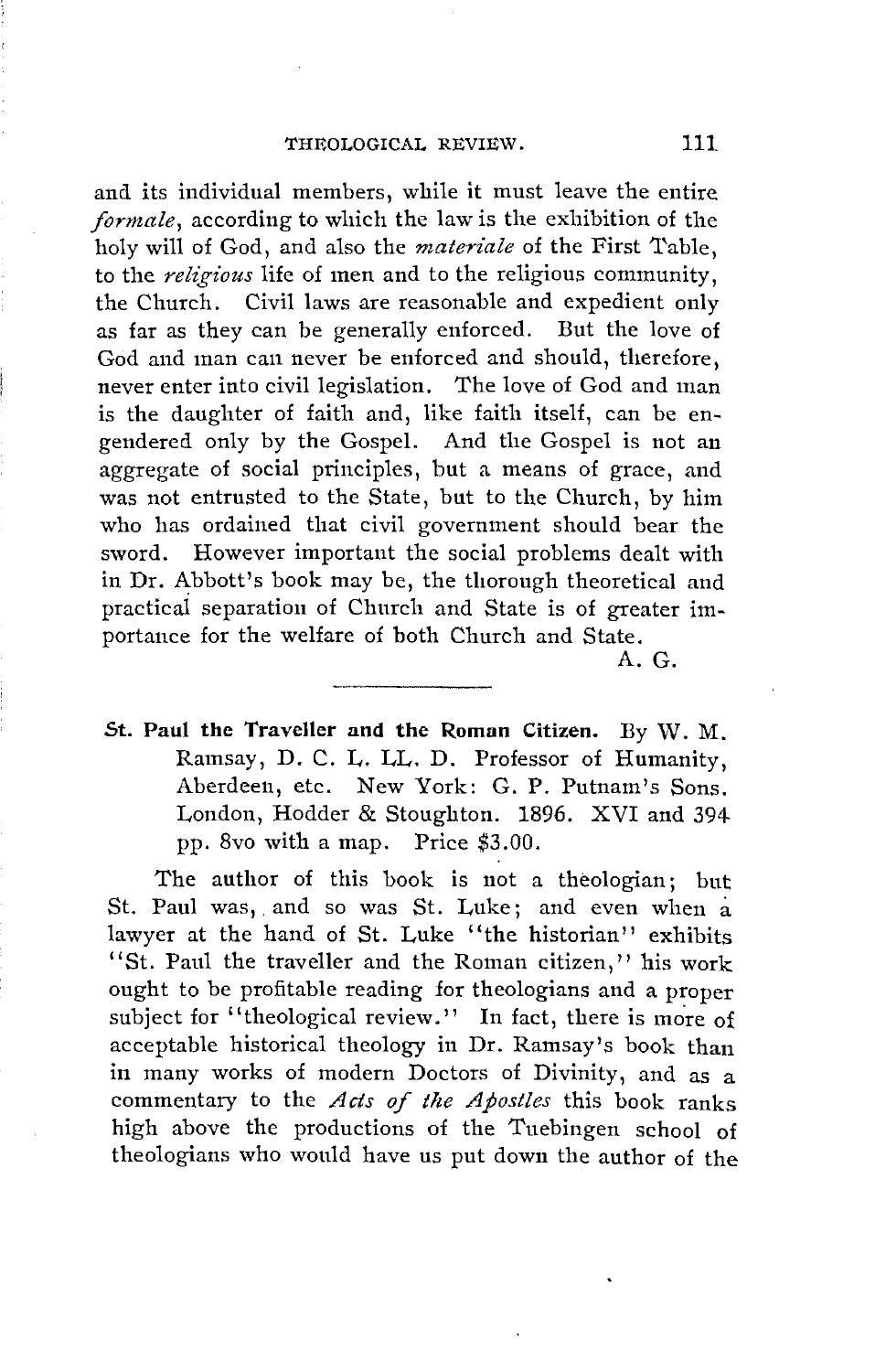Acts as a second or third rate writer of historical romance of a post-apostolic age and bent upon deceiving his readers by hiding away the "antagonism between the Petrine and the Pauline types of Christianity." We sincerely regret to find Dr. Ramsay, too, on the wrong side of the line inasmuch as Luke is to him simply a human author, whom he does not except when he says, "We may admit the possibility that a first-century historian has made errors."<sup>1</sup>) But we are, on the other hand, delighted to see the so-called historical criticism of so-called theologians put to shame by a writer who, while perhaps no more a theologian than they are, is vastly their superior as a historian and a critic. He demonstrates that the  $Acts$  are not a crazy quilt of various materials variously patched, but a masterpiece of historical composition which can be followed from beginning to end without let or hindrance by internal inconsistencies or real disagreement with contemporaneous writings. The book is not chiefly critical; but we cannot withhold from our readers the following specimen of the author's manner of handling critical questions.

"7. PAUL'S ACTION ON THE SHIP.<sup>2)</sup> The account of the voyage as a whole is commonly accepted by critics as the most trustworthy part of the Acts and as 'one of the most instructive documents for the knowledge of ancient seamanship' (Holtzmann on XXVII 4, p. 421). But in it many critics detect the style of a later hand, the supposed second-century writer that made the work out of good and early documents, and addressed his compilation to Theophilus. Many hold that this writer inserted vv. 21-26, and some assign to him also vv. 33-35; because the character there attributed to Paul is quite different from his character in the genuine old document, especially vv. 10 and 31: in the original parts Paul is represented as a simple passenger, cautious to a degree, suffering from hunger, apprehensive of the future, keenly alive to prospective danger, and anxious to provide against it: on the other hand, in vv. 21-26 he knows that their safety is assured; he speaks as the prophet, not the anxious passenger; he occupies a position apart from, and on a higher plane than human.

1) p. 16. 2) Acts XVII.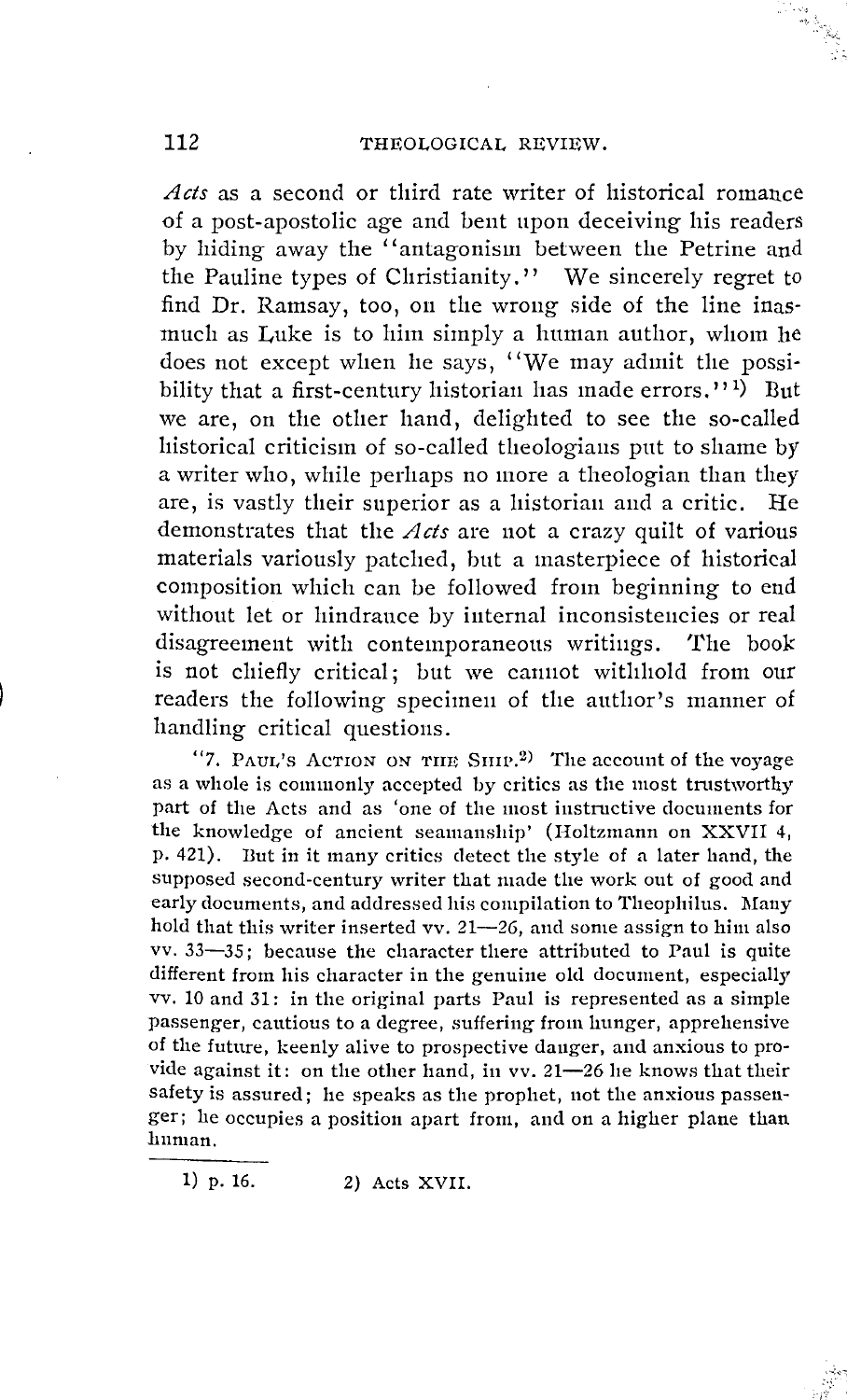'l'HEOLOGICAL REVIEW. 113

This is a fair hypothesis, and deserves fair and dispassionate consideration; no one whose mind is not already definitely made up on all questions can pass it by; and only those who feel that they understand the entire narrative in every turn and phrase and allusion would willingly pass it by, for every real student knows how frequently his knowledge is increased by changing his point of view.

We may at once grant that the narrative would go on without any obvious awkwardness if  $21-26$  were omitted, which is of course true of many a paragraph describing some special incident in a his· torical work.

But it is half-hearted and useless to cut out 21-26 as an interpolation without cutting out 33-38; there, too, Paul is represented as the prophet and the consoler on a higher plane, though he is also the mere passenger suffering from hunger, and alive to the fact that the safety of all depends on their taking food and being fit for active exertion in the morning. Some critics go so far as to cut out vv. 33-35. But if they are accepted, I fail to see any reason for rejecting 21-26; these two passages are so closely akin in purport and bearing on the context that they must go together; and all the mischief attributed to  $21-26$  as placing Paul on a higher plane is done in 33-35.

Further the excision of  $21-26$  would cut away a vital part of the narrative. (1) These verses contain the additional fact, natural in itself and assumed in v. 34 as already known, that the crew and passengers were starving and weak. (2) They fit well into the context for they follow naturally after the spiritlessness described in v. 20, and Paul begins by claiming attention on the ground of his former advice (advice that is accepted by the critics as genuine because it is different in tone from the supposed interpolation). 'In former circumstances' says he, 'I gave you different, but salutary advice, which to your cost you disregarded; listen to me now when I tell you that you shall escape.' The method of escape, the only method that a sailor could believe to be probable, is added as a concluding encouragement.

But let us cut out every verse that puts Paul on a higher plane, and observe the narrative that would result: Paul twice comes forward with advice that is cautiously prudent, and shows keen regard to the chauce of safety. If that is all the character he displayed throughout the voyage, why do we study the man and bis fate? All experience shows that in such a situation there is often found some one to encourage the rest; and, if Paul had not been the man to comfort and cheer his despairing shipmates, he would never have 8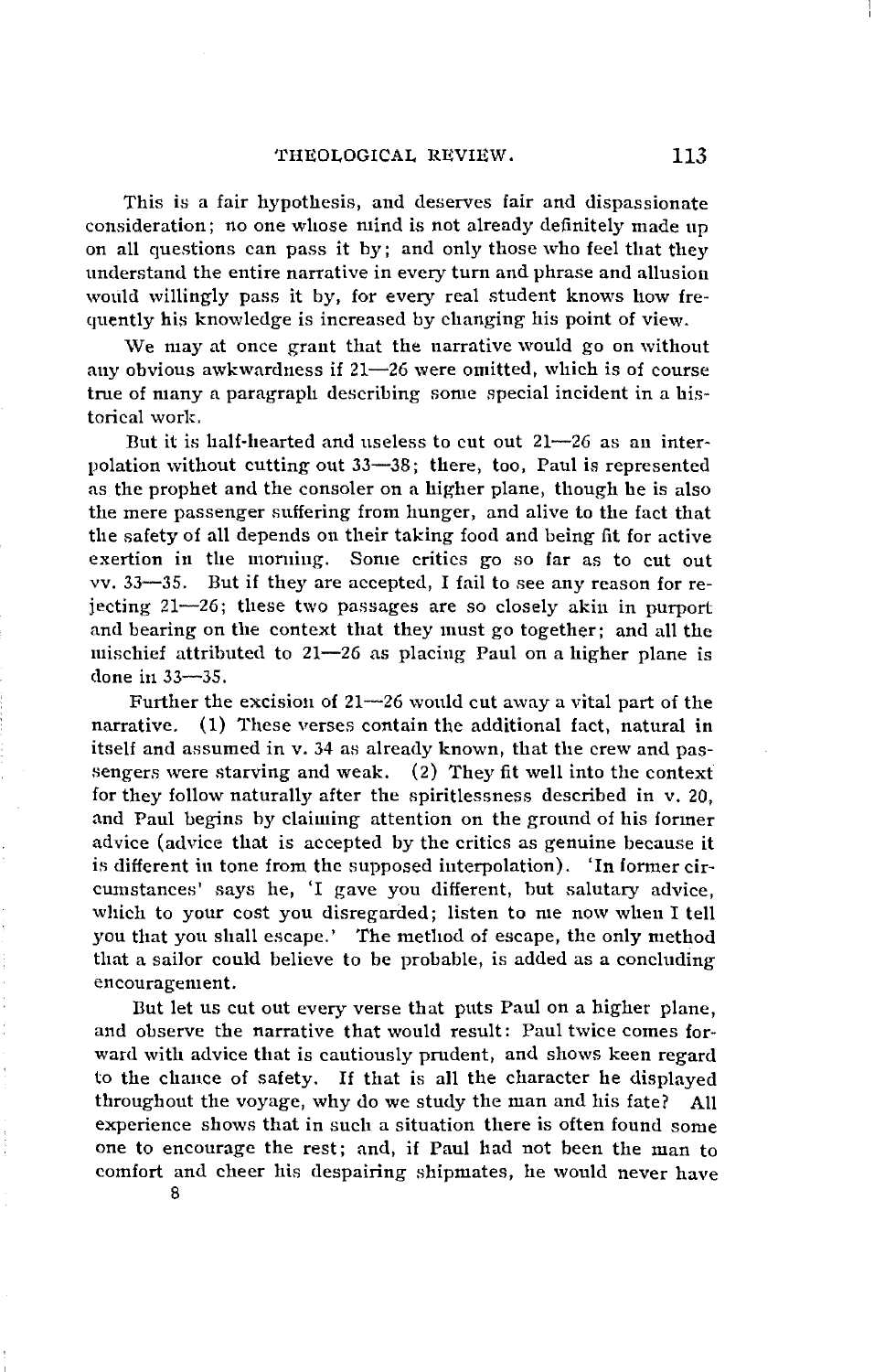#### 114 THEOLOGICAL REVIEW.

impressed himself on history or made himself an interest to all succeeding time. The world's history stamps the interpolation-theory here as false.

Moreover, the letters of Paul put before us a totally different character from this prudent calculator of chances. The Paul of Acts XXVII is the Paul of the Epistles: the Paul who remains on the interpolation-theory could never have written the Epistles.

Finally, the reason why the historian dwells at such length  $o<sub>h</sub>$ the voyage lies mainly in vv.  $21-26$  and  $33-38$ . In the voyage be pictures Paul on a higher plane than common men, advising more skillfully than the skilled mariners, maintaining hope and courage when all were in despair, and breathing his hope and courage into others, playing the part of a true Roman in a Roman ship, looked ur, to even by the centurion, and in his single self the saviour of the lives of all. But the interpolation-theory would cut out the centre of the picture.

There remains no reason to reject vv. 21-26 which I can discover, except that it introduces the superluman element. That is an argument to which I have no reply. It is quite a tenable position in the present stage of science and knowledge to maintain that every narrative which contains elements of the marvelous must be an unhistorical and untrustworthy narrative. But let us have the plain and honest reasons; those who defend that perfectly fair position should not try to throw in front of it as outworks flimsy and uncritical reasons, which cannot satisfy for a moment any one that has not his mind made up heforehaml cm tliat fundamental premise. Dut the superhuman element is inextricably involved in this book: you cannot cut it out by any critical process tliat will bear scrutiny. Yon must accept all or leave all." p. 336 ff.

While this is not a theological way of dealing with the matter in hand, it shows that St. Luke has no reason, and our negative critics have every reason, to fear sober his· torical criticism. Faith will forever receive the *Acts* as the word of God. Reason is capable of recognizing a gem of historical literature, where unsound minds have surmised a mass of ill-assorted scraps. And "probably," says Dr. Ramsay, "there will always be those who prefer the scraps."<sup>1</sup>)  $(A, G,$ 

1) p. 204.

/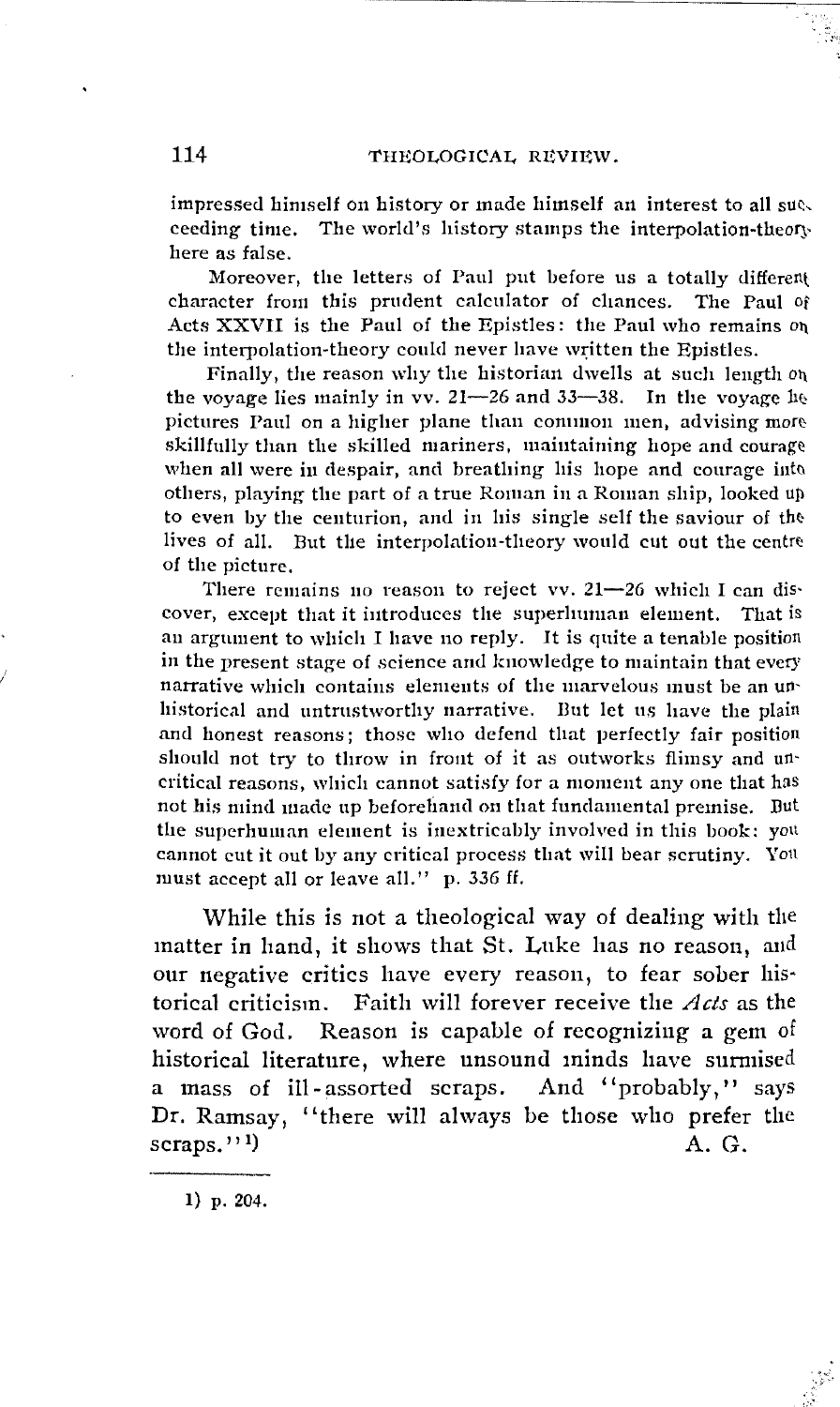# **The Literary Study of the Bible; an account of the leading forrns of Literature represented in the Sacred Writings.**  Intended for English readers by Richard G. Moulton, **M.** A. (Cambr.) Ph. D. (Penna.), Professor of Lit• erature in the University of Chicago, Late University Extension Lecturer (Cambridge and London). Boston U.S.A.: D.C.Heath&Co. London: Isbister&Co., Limited. 1896. XII and 533 pp. 8vo; price  $$2.00$ .

This is a peculiar book. That the author has *searched the Scriptures, is evident on every page; that in them he thought he liad eternal life,* appears nowhere. The Bible is not here a Paradise for sweet communion with God, or a storehouse of spiritual blessings, but a botanical garden with fine specimens carefully labeled, or a museum of articles of vertu arranged in glass cases. Now we would by no means deny that a botanical garden well kept and a museum of objects well selected and arranged may prove very instructive and highly interesting and entertaining, es• pecially to the educated visitor. Thus also we hold that a well trained reader will derive some measure of valuable in• formation from a carefnl pemsal of the volume before us. He will be led to a better understanding of many of the sacred texts here analyzed or grouped together after the author's method, and to an increased enjoyment of many of the beauties in which the Scriptures abound. We say this although we are not unmindful of the fact that the author has in the preparation of his work drawn quite largely on his imagination, a practice which he shares with the "higher critics," of whom he is a professed admirer.<sup>1</sup>) For these and other reasons we can recommend the book to such only as ''by reason of use have their senses exercised to discern both good and evil." As a fair specimen of Dr. Moulton's workmanship we give the following "literary" analysis and arrangment of the CXVIII Psalm.

1) pp. IV. **X.**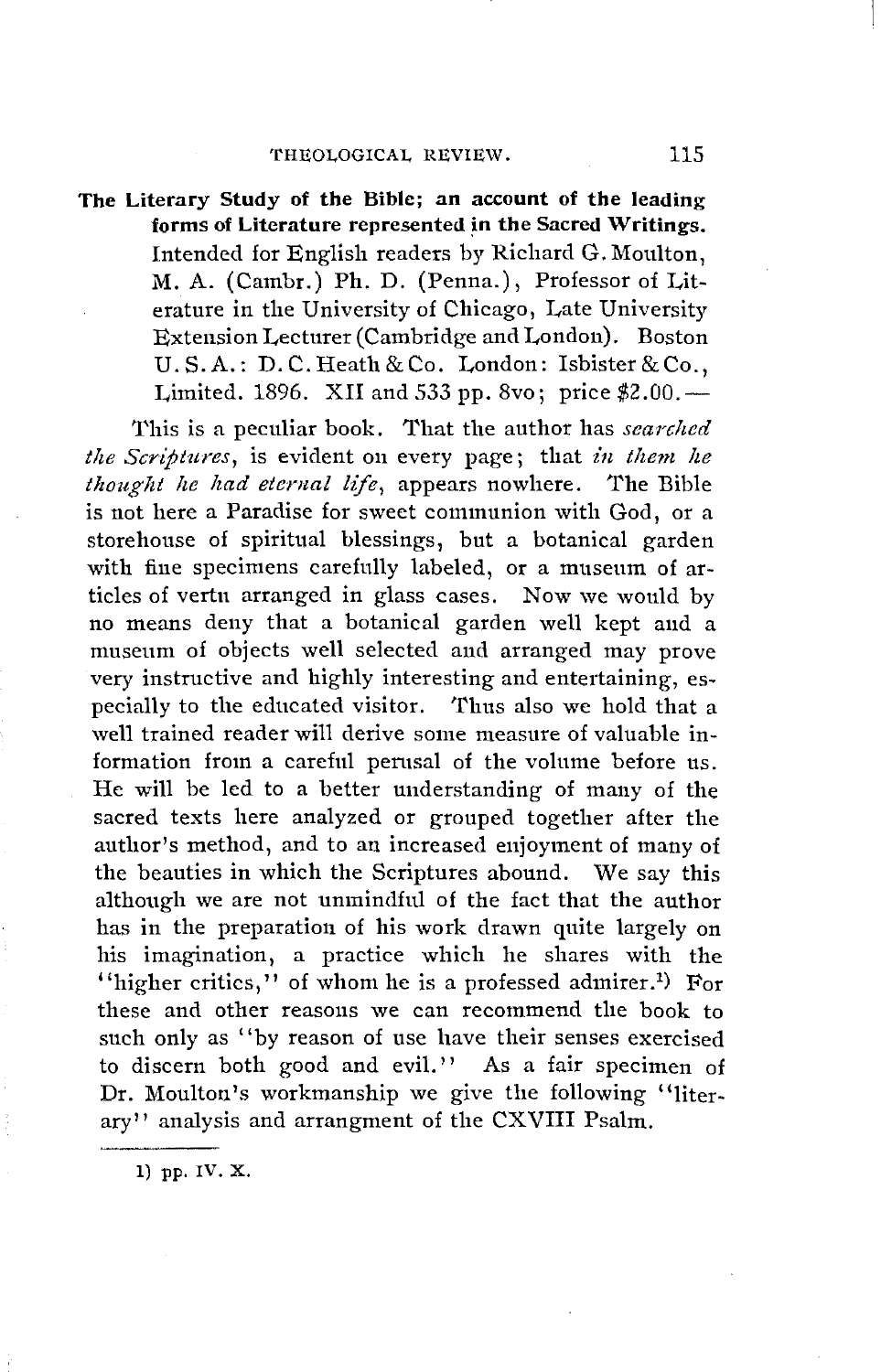### 116 THEOLOGICAL REVIEW.

"In the psalm the sequence of verses clearly suggests a  $sol_0$ and two distinct choruses. At the beginning the Worshipper is ap, proaching the Temple with an Escort of Friends; later on a secont choms of Priests must be added.

# PSALM CXVIII.

The Worshipper and his Escort approach the Temple.

| Tutti.  | O give thanks unto the LORD; for he is good:                                                                                                                                                                                                                                                          |
|---------|-------------------------------------------------------------------------------------------------------------------------------------------------------------------------------------------------------------------------------------------------------------------------------------------------------|
|         | For his mercy endureth for ever.                                                                                                                                                                                                                                                                      |
|         | Worshipper. Let Israel now say-                                                                                                                                                                                                                                                                       |
| Escort. | That his mercy endureth for ever.                                                                                                                                                                                                                                                                     |
|         | Worshipper. Let the house of Aaron now say-                                                                                                                                                                                                                                                           |
| Escort. | That his mercy endureth for ever.                                                                                                                                                                                                                                                                     |
|         | Worshipper. Let now them that fear the LORD say-                                                                                                                                                                                                                                                      |
| Escort. | That his mercy endureth for ever.                                                                                                                                                                                                                                                                     |
|         | Worshipper. Out of my distress I called upon the LORD:<br>The LORD answered me, and set me in a large place.<br>The LORD is on my side; I will not fear:<br>What can man do unto me?<br>The LORD is on my side among them that help me:<br>Therefore shall I see my desire upon them that hate<br>me. |
| Escort. | It is better to trust in the LORD<br>Than to put confidence in man;<br>It is better to trust in the LORD<br>Than to put confidence in princes.                                                                                                                                                        |
|         | Worshipper. All nations compassed me about:                                                                                                                                                                                                                                                           |
| Escort. | In the name of the LORD I will cut them off!                                                                                                                                                                                                                                                          |
|         | Worshipper. They compassed me about;                                                                                                                                                                                                                                                                  |
|         | Yea, they compassed me about:                                                                                                                                                                                                                                                                         |
| Escort. | In the name of the LORD I will cut them off!                                                                                                                                                                                                                                                          |
|         | <i>Worshipper.</i> They compassed me about like bees;                                                                                                                                                                                                                                                 |
|         | They are quenched as the fire of thorns:                                                                                                                                                                                                                                                              |
| Escort. | In the name of the LORD I will cut them off!                                                                                                                                                                                                                                                          |
|         | Worshipper. Thou didst thrust sore at me that I might fall:<br>But the LORD helped me.<br>The LORD is my strength and song;<br>And he is become my salvation.                                                                                                                                         |

*I*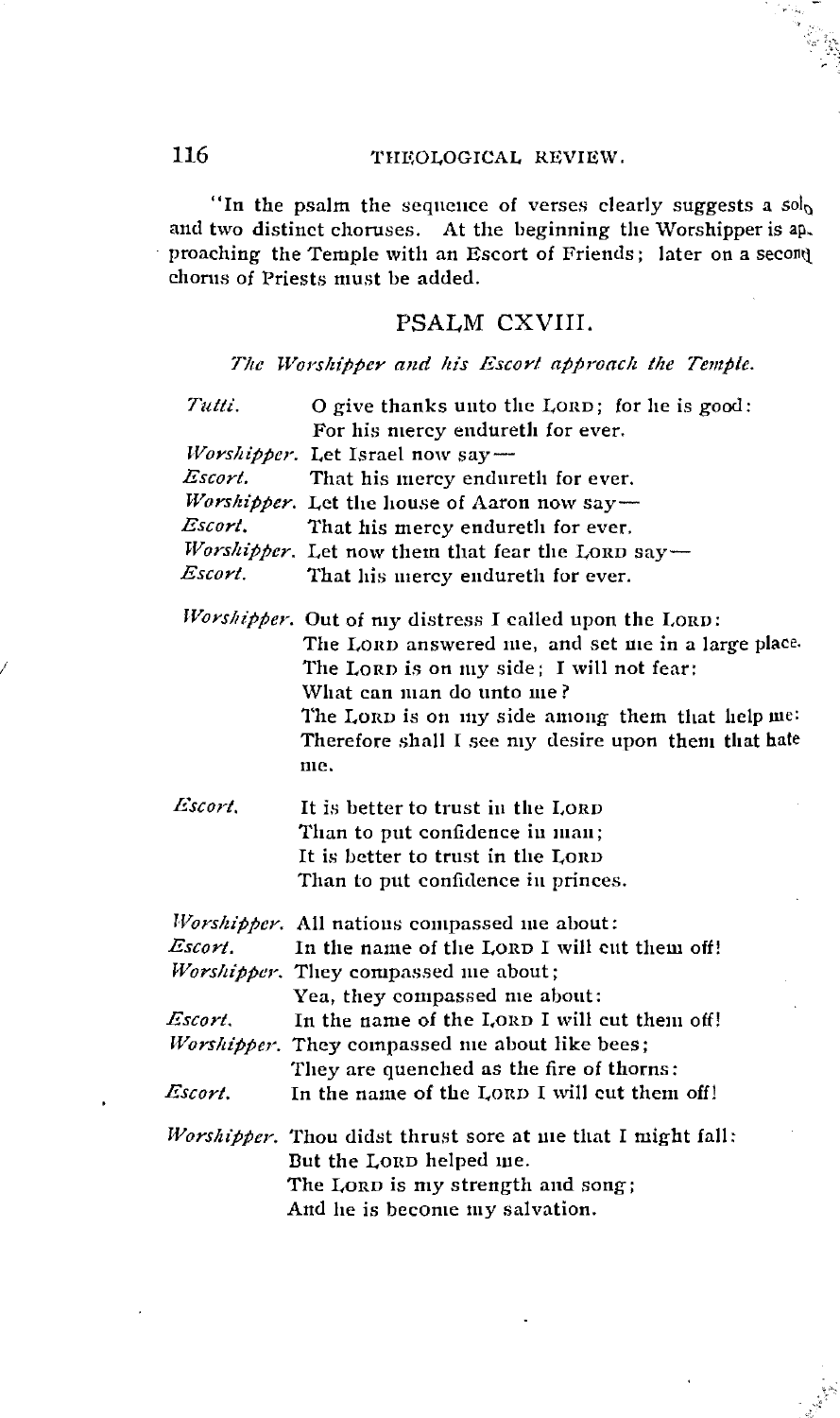A voice of rejoicing and salvation is in the tents of the righteous : The right hand of the LORD doeth valiantly. *Escort.* The right hand of the LORD is exalted: The right hand of the LORD doeth valiantly. *Wors!iipper.* I shall not die, but live, And declare the works of the LORD. The LORD has chastened me sore : But he hath not given me over unto death. Open to me the gates of righteousness: I will enter into them, I will give thanks unto the LORD.

The Temple gates open and disclose a Chorus of Priests.

*Priests.* This is the Gate of the LORD: The righteous shall enter into it.

*Worshipper.* I will give thanks unto thee, for thou hast answered me

And art become my salvation. The stone which the builders rejected Is become the head of the corner.

*Escort.*  This is the LoRD's doing; It is marvellous in our eyes. This is the day which the LORD hath made; We will rejoice and be glad in it. Save now, we beseech thee, o LORD: O LORD, we beseech thee, send now prosperity.

*The Worshipper enters the Temple: the Escort prepare to* $\frac{1}{6}$  retire.

*Priests (to the Worshipper).* 

Blessed be he that entereth in the name of the LORD! *(to the Escort, retiring).* 

We have blessed you out of the house of the LORD!

*Priests.* The LORD is God, and hath given us light: Bind the sacrifice with cords, even unto the horns of the altar.

*Worshipper.* Thou art my God, and I will give thanks unto thee: Thou art my God, I will exalt thee.

*Tutti.* 0 give thanks unto the LORD; for he is good: For his mercy endureth for ever."

A. G.